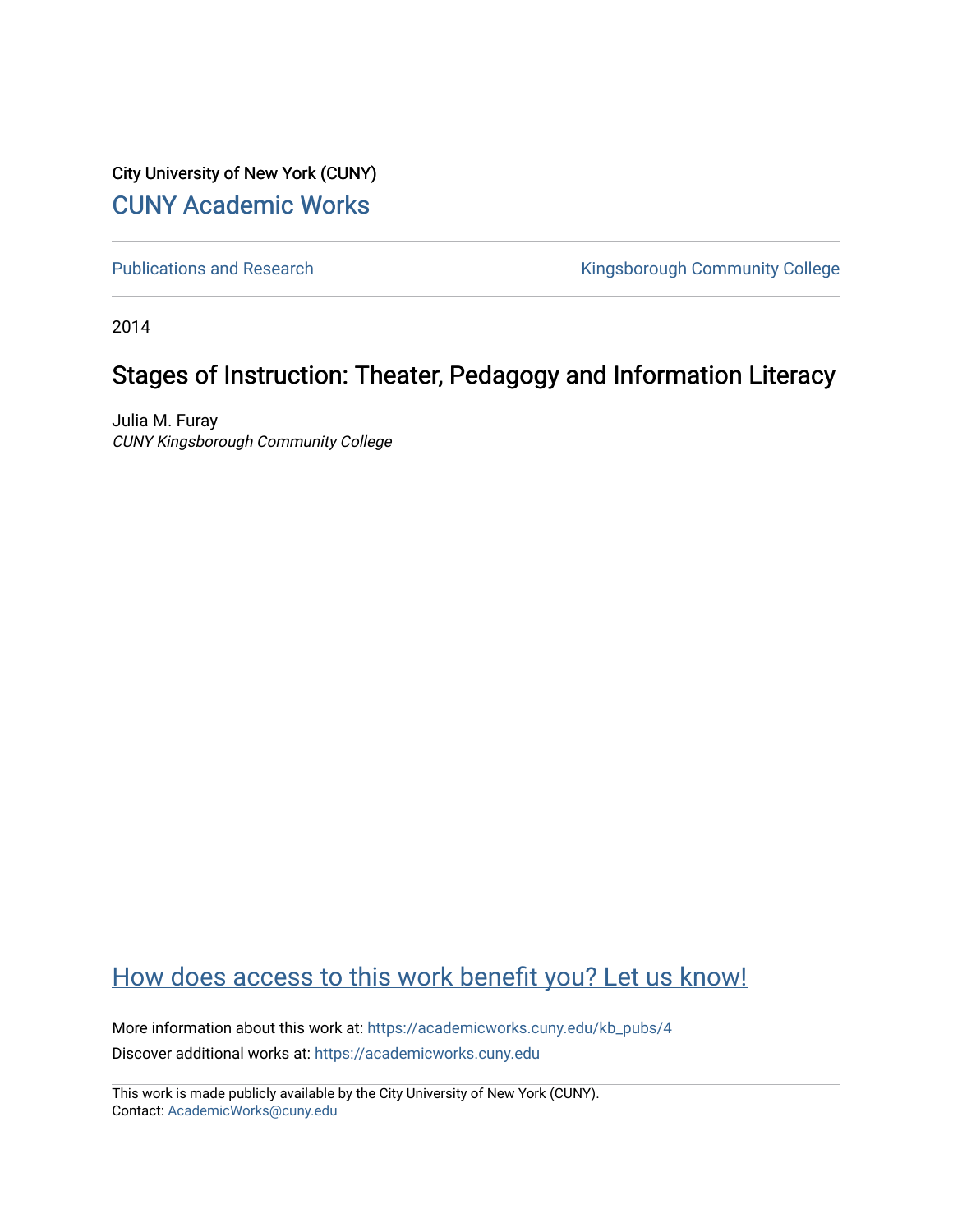# **This document is the final post-refereed draft of this article. The recommended citation for "Stages of Instruction" is as follows:**

Furay, Julia. "Stages of instruction: theatre, pedagogy and information literacy." *Reference Services Review* 42.2 (2014): 209-228.

# **Stages of Instruction: Theater, Pedagogy and Information Literacy**

# **Structured Abstract:**

### **Purpose**

This article will offer a new perspective on library instruction by examining its relationship to various aspects of theatrical performance.

# **Design/Methodology/Approach**

The author uses personal observations as inspiration to examine what has been written in scholarly literature about various theatrical practices in instruction, applying the conversation to the library instruction context. Additionally, research from business and professional literature is also incorporated into the discussion. This literature review focuses on three general areas. First, a review on how to use tools and perspectives from the theater to help librarians prepare their lessons; second, an examination of the librarian as performer; and third, a discussion on how theater might help librarians deal with repetition and burnout.

### **Findings**

The literature on this subject has been extensive and includes an all-encompassing range of practical suggestions, research findings, and theoretical analyses.

### **Research limitations/implications**

This article looks at this subject through the lens of scholarly literature. Empirical research on this topic is still needed.

### **Practical implications**

The author presents a number of theatrical practices librarians might consider incorporating into their instruction sessions.

### **Originality/Value**

Much has been written about the connection between teaching and theatrical performance, but seldom from a librarian's point of view. This article is of value to librarians looking to develop a memorable oneshot instruction session and those looking to examine the connection between teaching and performance.

### **Keywords:**

library instruction, information literacy, performing arts, teaching, acting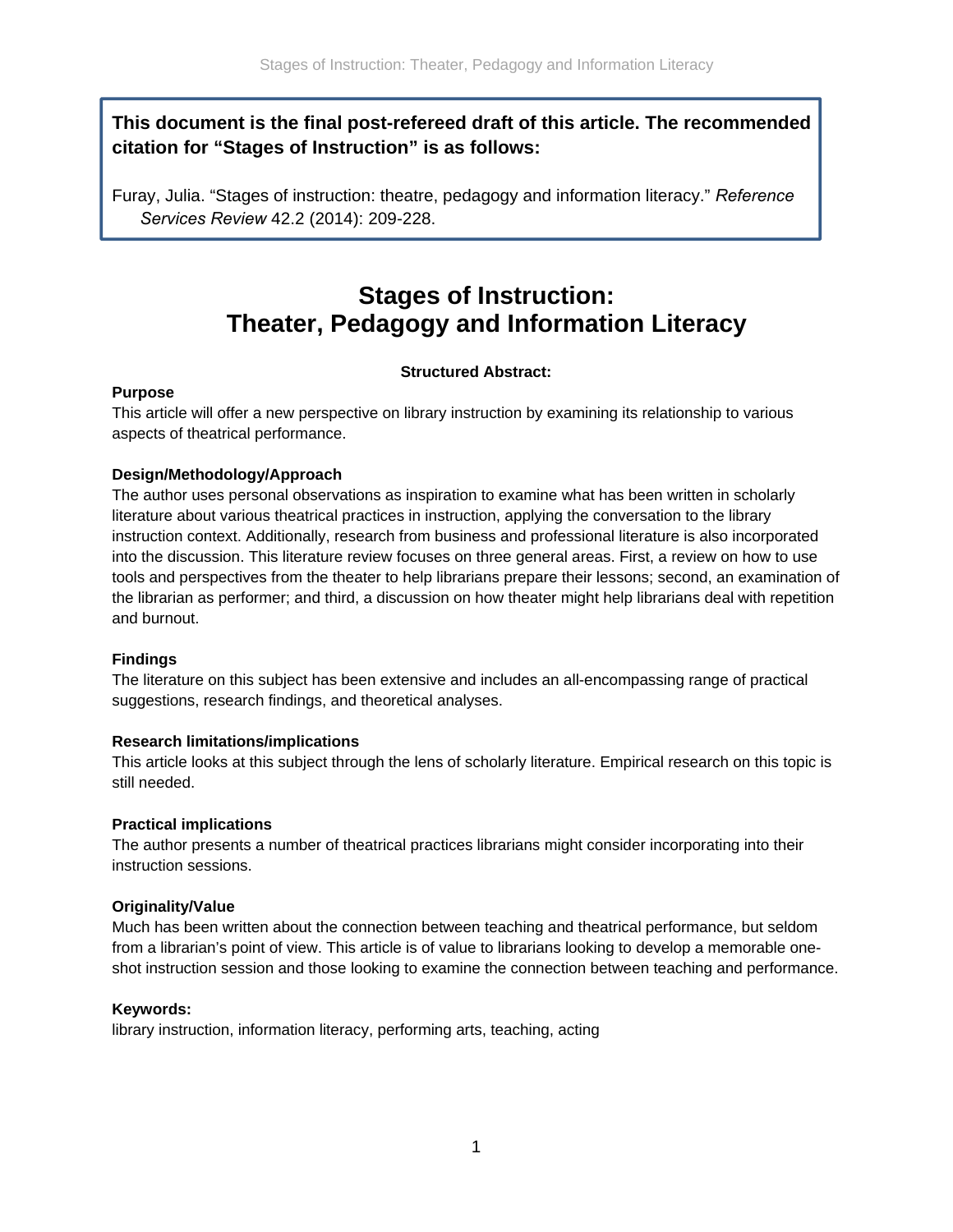#### **Stages of Instruction: Theater, Pedagogy and Information Literacy**

Everything is scripted. My library instruction sessions are prepared down to the tiniest detail. It's all planned, from the seemingly random examples I use while demonstrating searches, to the mistakes I "accidentally" make while searching, to the jokes I sprinkle throughout the class, to the small talk I initiate with the students before class begins. The sessions tend to be a barrage of information: library basics, catalog searching tips, database queries, lots of striking visuals, and even a few corny jokes. This is library instruction as if it were a Broadway show. I make this analogy in particular because I spent years working in the theater community before embarking on a career as a librarian. Naturally, I thought librarianship would be far from the world of the stage. However, since beginning work as a teaching librarian, I have taken far more from the world of theater that I ever expected. As it turns out script, dramaturgy, rehearsal, comic timing, audience interaction, and even costume all figure into teaching.

Some aspects of this connection — particularly the elements mentioned above would apply to a new teacher in any setting. Any new teacher, for example, will need to devote a great deal of time to preparing effective lessons. However, certain parallels between the stage and instruction can be considered particular to librarians. First, while other professors have a 12-week semester, teaching librarians often have 60 minutes and a lot of ground to cover. The student, like an audience member at a piece of theater, has just one chance to take in all the information they'll need to know. After all, not many people go to see a show more than once. Another relevant parallel particular to teaching library instruction sessions and performing in a show: repetition. Repetition is a factor for any teacher, but particularly for library instructors: Many of the same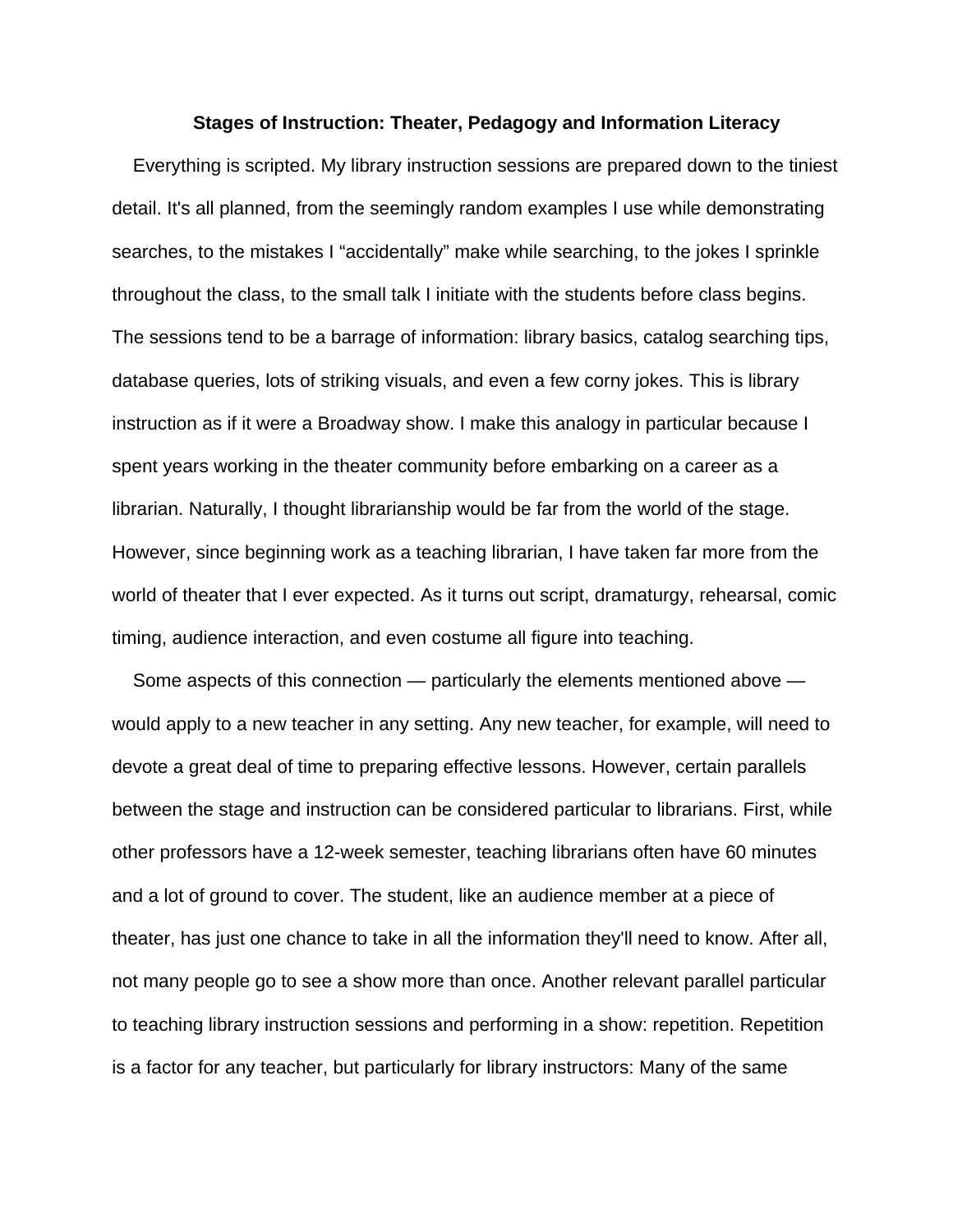elements (such as how to search the catalog, or how the field of scholarly communication works, or how to use databases off-campus) must be covered in every class. As any actor, stagehand or usher can tell you, this has a clear parallel to the theatrical performance.

These three parallels — the importance of preparation, the necessity of effective oneshot performance, and the role of repetition — are not just correlations between teaching and performance. Each is also a challenge all librarians must address to create effective information literacy instruction sessions. Therefore, these parallels will be inspiration to further examine how librarians can meet these challenges and make their lessons charismatic and memorable. The result is a cross-disciplinary review of literature, with personal commentary intended to relate the suggestions and issues presented to the particular concerns of a librarian in a higher education context.

The reasons for this discussion go beyond the personal. Teaching librarians, who have much to learn about pedagogical methods in the early phase of their careers, are often called upon to learn on the job. Lack of training for librarians in terms of teaching is an oft-discussed problem in the library literature (Kilcullen, 1998; Shonrock and Mulder, 1993), though recent research shows that this is improving somewhat (Julien, 2005; Sproles *et al.*, 2008; Westbrock and Fabian, 2010). Due to the fact that many librarians still lack formal training for the teaching role, further discussions of pedagogical tactics in information literacy instruction may prove useful for new teaching librarians.

Performing and its relation to library instruction can be examined from a number of areas of study. Though some discussion can be found in library literature, far more can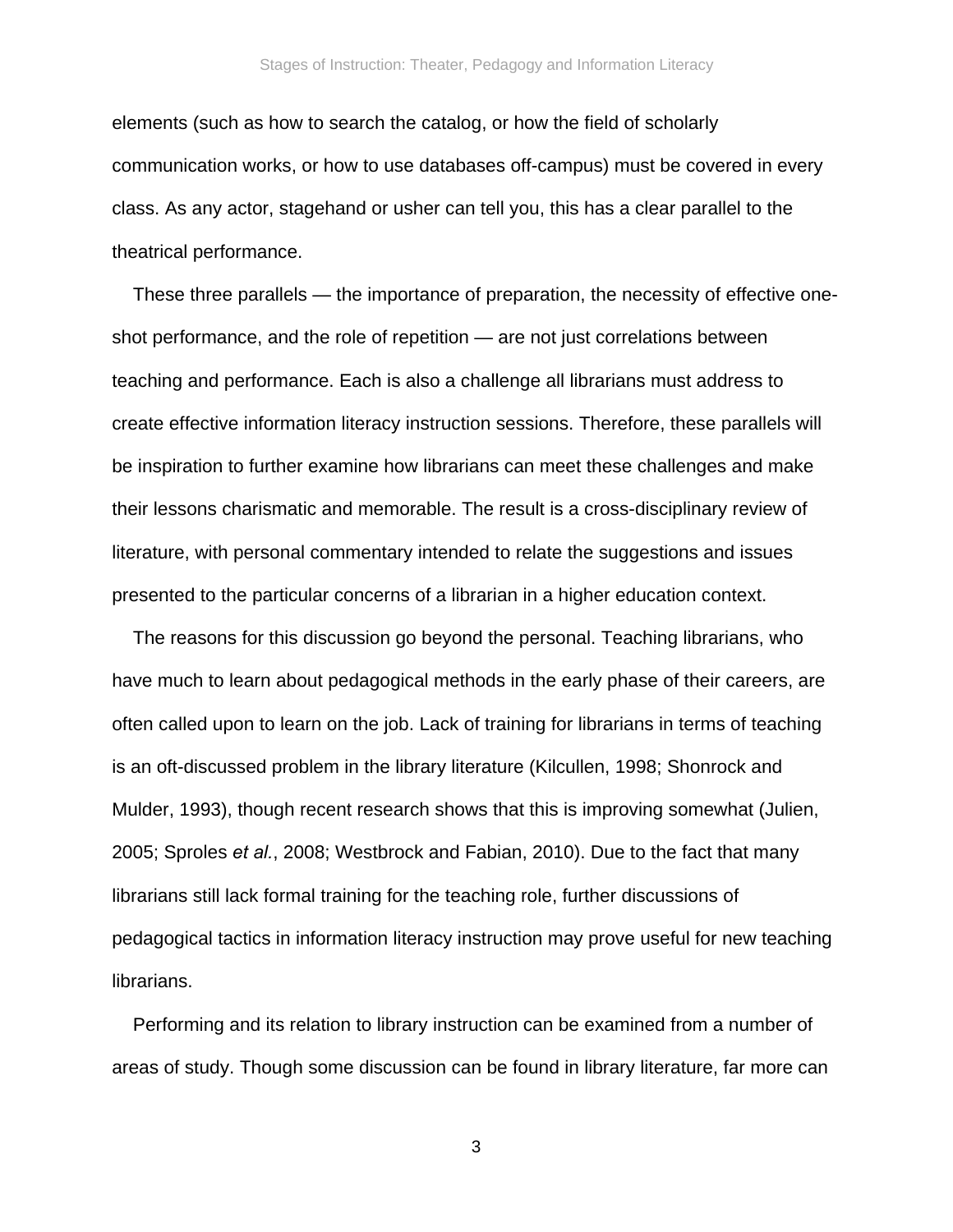be found in pedagogical literature written for all educators. Additionally, certain other fields (such as retail) have utilized the tools of theater; therefore professional literature from these areas also inform this discussion. Finally, certain advice on theatrical presentation can be found in business-oriented literature on creating effective, dynamic presentations. The reason for this cross-disciplinary approach lies in the scattershot nature of library literature on this subject. In cases where library literature on practical theatrical techniques in teaching (such as vocal projection) is fairly scant, one can find articles and even books that discuss these specific performance techniques in a broader context. Publications on this issue might be anecdotal, research-based, theoretical or a combination of all three; all of the above are discussed herein. The literature, which includes surveys, editorial articles, how-to publications, commentaries and theoretical analyses, has also brought to light a number of pertinent areas of discussion — such as critical pedagogy — made prominent through the connection between performing and instruction. Throughout, I will apply these issues to a librarian's perspective. The aim in doing so is not necessarily to prescribe a set of actions, but to illuminate a number of conceptions, philosophies, and practices that may help make library instruction sessions more effective and engaging both for teacher and student. By investigating these ideas, librarians may get a sense of the nuts and bolts of theatrical instruction, find innovative methods of introducing the library and its resources, or simply become conversant in the scholarly communication on this issue.

#### **Setting the Stage**

Before a performance, all parties involved must take a number of steps for the show to go on: audience members must buy their tickets and arrange transportation to the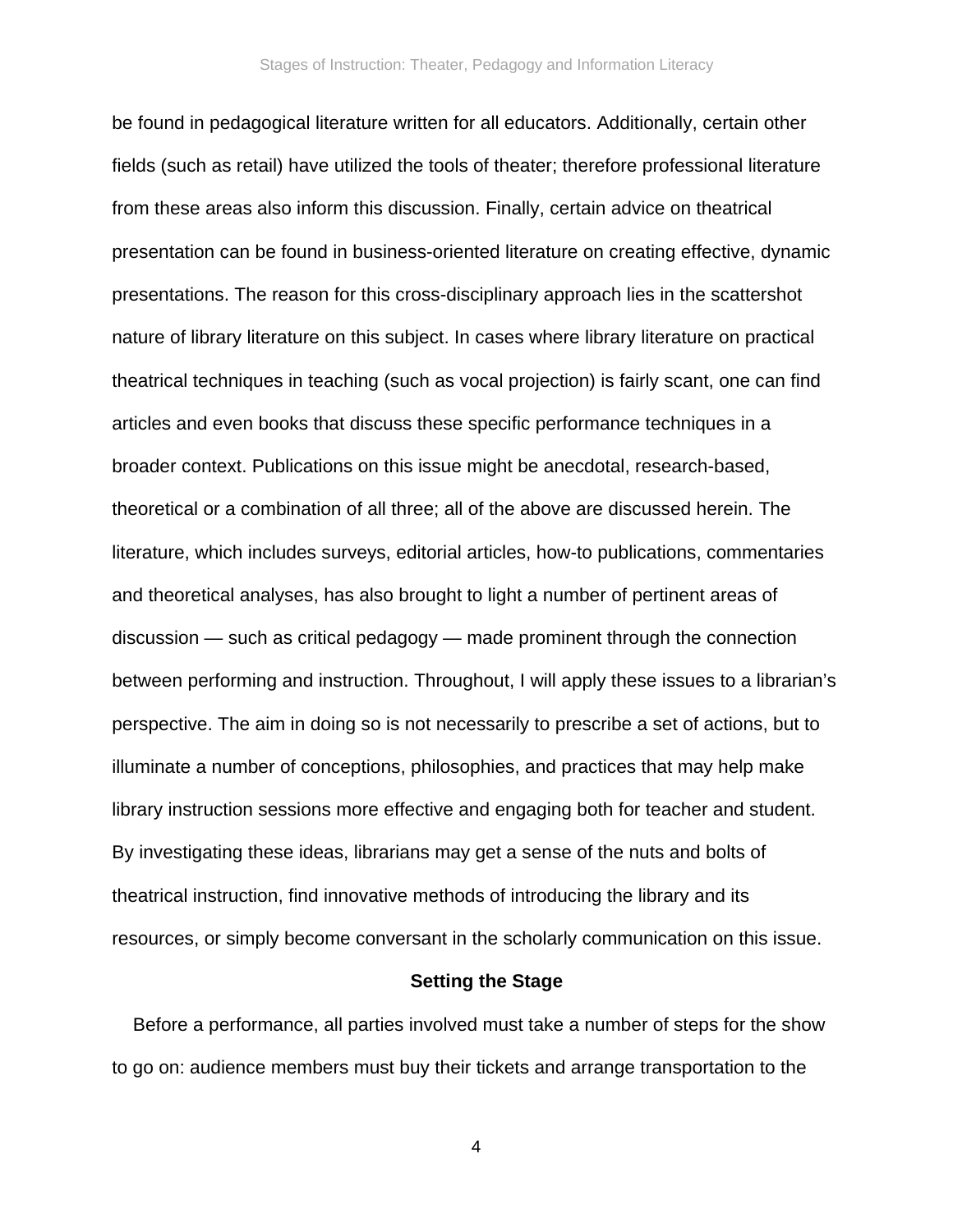theater; actors must audition, learn lines, rehearse and put on their costumes; designers and stagehands must ready the performance space. As teaching librarians, we act as playwright, director, performer, and even stage crew for our information literacy instruction sessions. Preparation, for each of these roles, is key. In this first chapter, I'll examine literature on theatrical techniques of preparation that a librarian might utilize in order get ready for the class: to turn the library classroom into a theater, turn our lesson plan into a playscript, and turn ourselves into performers.

A live performance must, of course, begin with a physical space. The celebrated director Peter Brook has noted that any empty space can become a theater (Brook, 1968), though there are key differences between a theater (often a passive space) and a library classroom (which is necessarily an active space). But Brook's statement calls to mind a helpful parallel between the theater and the classroom: both have the potential to become a transformative space. How can we, as librarians, promote the transformative potential of our classrooms? The question is complicated by the fact that physically rearranging a library classroom is often impossible for logistical reasons. Nevertheless, experts recommend small changes which can be enacted almost anywhere. Doorley and Witthoft (2012), in a book on promoting innovation in the business world as well as the classroom, suggest making time to prepare a space before an activity, paying particular attention to orientation — is the focus of the room currently on an object or each other? — and ambience. Merely by adjusting lighting and opening windows, several experts argue, a presenter can raise energy levels (Doorley and Witthoft, 2012; Weinschenk, 2012). For active spaces such as the library classroom, Doorley and Witthoft recommend "raw materials, bright light, bouncy music,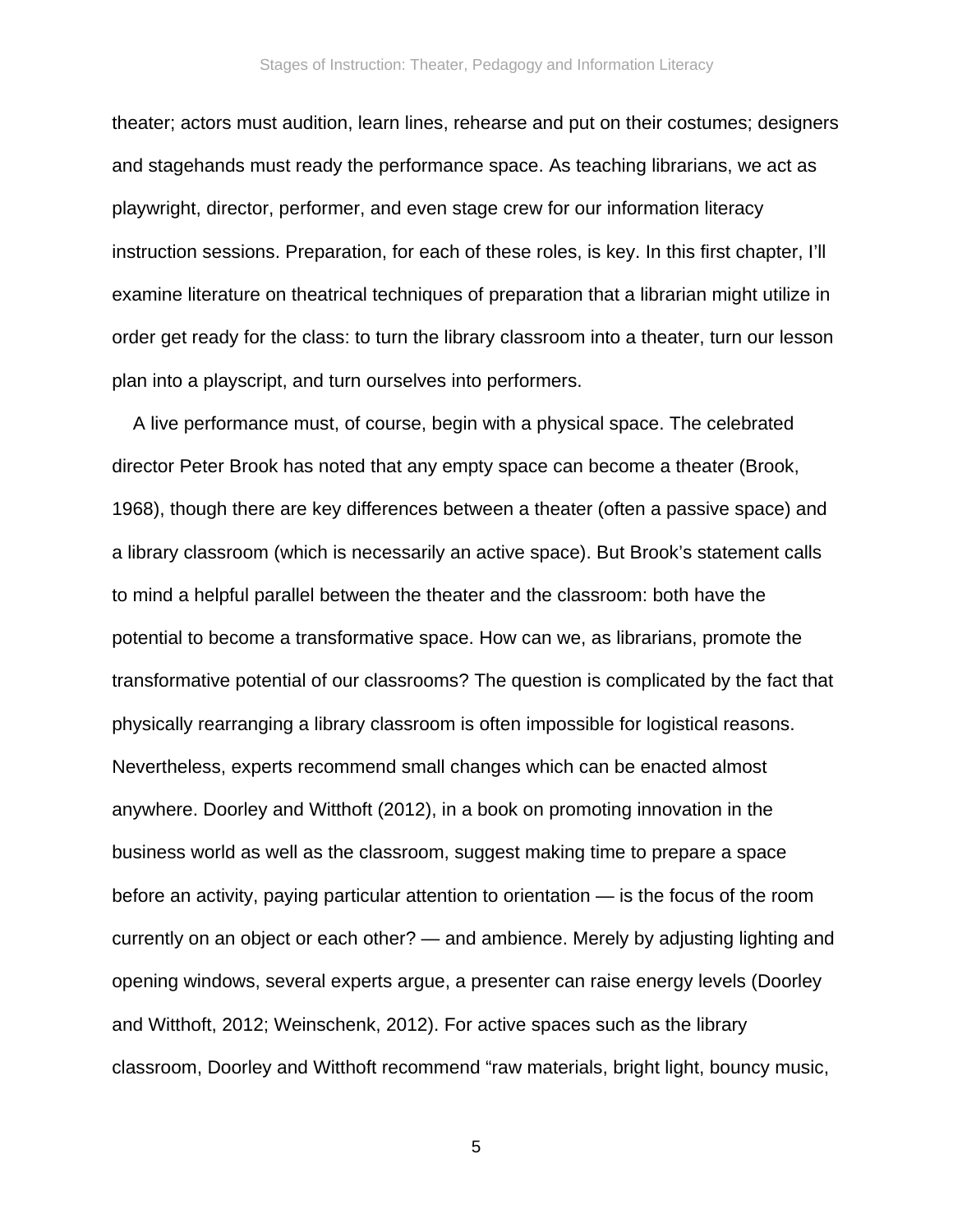saturated colors and open windows" (p. 45). Further recommendations can be found by examining how-to literature on setting the stage for business and classroom presentations. Several strongly recommend consolidating your audience close to the stage, or front of the classroom (Flacks and Rasberry, 1982; Sedniev, 2012; Weinschenk, 2012). In addition to the acoustical benefits, "You will quickly find that an audience that is cozy and close to you is easier to maintain eye contact with and easier to keep engaged" (Flacks and Rasberry, 1982, p. 180). Will these subtle changes in atmosphere make a difference? Scholarship on the matter indicates it may: In an examination of the effects of studio space on teaching and learning, Taylor (2009) found students "who reported a positive effect reacted mainly to the atmosphere" (p. 226). Fostering an open, welcoming atmosphere in the library classroom could therefore help establish the library as a space in which students can embody the active, curious and able researchers we encourage them to become.

Once a performance space is established, a next priority might be writing the script, which is, of course, the basis for theatrical production. A lesson plan isn't traditionally considered a script; nevertheless it can be infused with elements of theatricality. For example, a fruitful area of scholarly inquiry for those looking for a fresher approach is that which regards incorporating narrative into a lesson plan. Or more succinctly: storytelling. By telling stories in the classroom, a teaching librarian might use similar narrative tricks as are used in theater: building suspense, a climax, interesting characters, and an easily digestible message. And all this without any props or costumes. Most scholarly literature on libraries and storytelling refer to stories told to younger children — natural enough, since storytime is a major feature of a public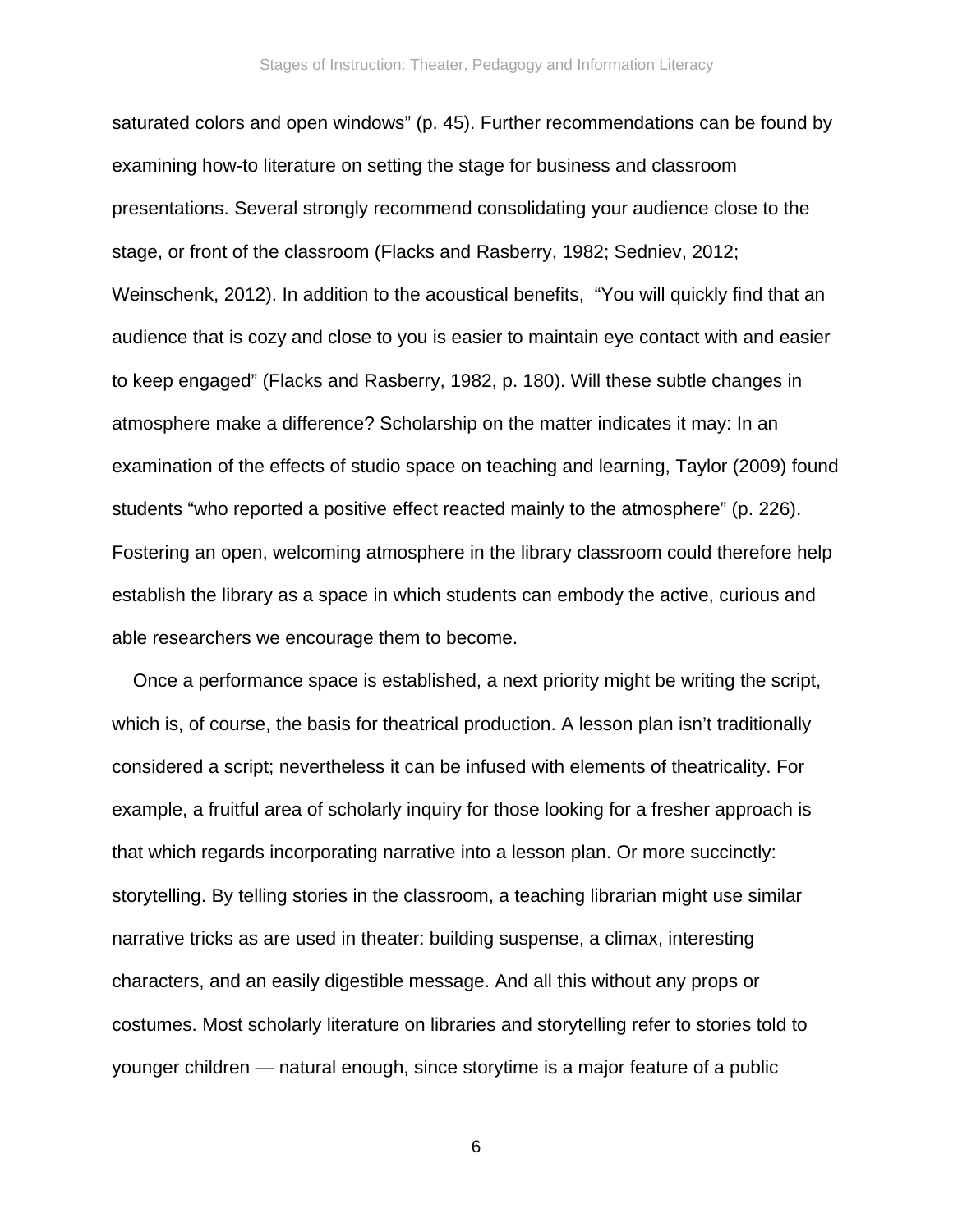library's offerings. For our purposes, a far more useful discussion can be found in pedagogical literature focusing on storytelling in higher education, and in professional literature on theatricality in the workplace. Abrahamson (1998), in an excellent scholarly examination of storytelling in teaching, relates a brief history of the art form (from primitive oral societies, to medieval troubadours, to today) before discussing the potential benefits for students in higher education. Namely, Abrahamson argues, storytelling enables teachers to facilitate students' connection with the course material through personal experience. Storytelling also has the benefit of both bringing people together and encouraging individuals to learn new behaviors: Green (2004) writes that it fosters a stronger student-teacher connection and makes a lesson easier to remember by providing a nonthreatening way of easing into knowledge. Scholars also make specific suggestions for incorporating classic tools of storytelling into class (Tauber and Mester, 2007; Rubin, 1985). Ideas include baiting the students with a peripheral stimuli (a controversial statement, for example) in order to increase engagement, feigning mistakes, or even incorporating any of the physical acting techniques discussed in the next chapter of this article (such as voice animation), which can be innately surprising to students.

Others discuss storytelling in a broader context, focusing on how might one merge these tools with class objectives. They propose two major ways to incorporate story into class: by telling anecdotes, or by turning the structure of the class into a narrative framework (Green, 2004). Anecdotes can add quite a bit of levity without without taking too much time; for example one story I tell students concerns a particular database and its initially confusing layout: "When I first started using this database I marched up to my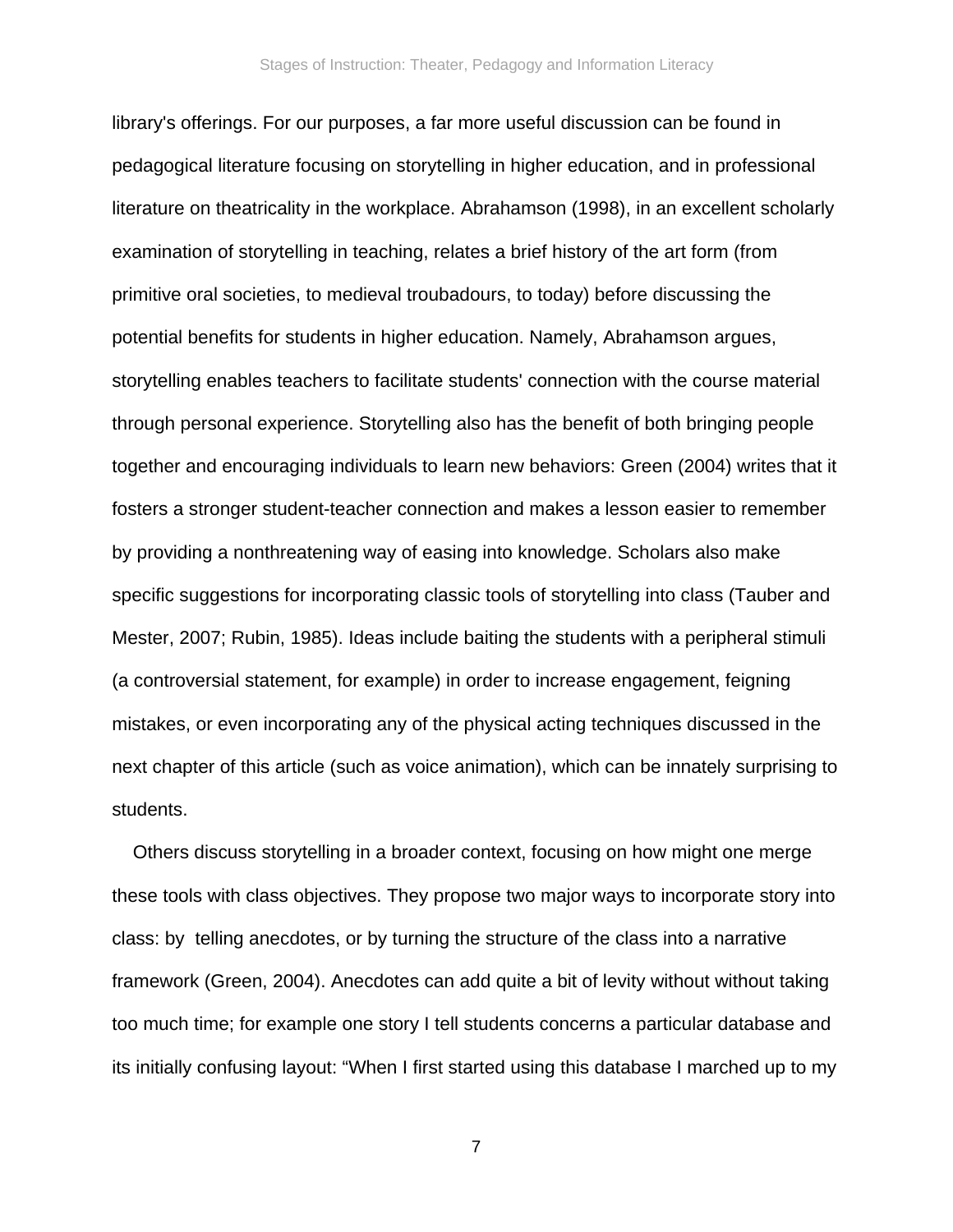supervisor and told her it was broken, because there weren't any links to the articles. And then she showed me that I was actually just looking in the wrong place. So that was an oops." In how-to literature on business presentations and public speaking, the importance of anecdotes is continually emphasized, with particular attention given to creating a dynamic beginning that will grab the audience's attention (The Results-Driven Manager, 2004; Weinschenk, 2012; Sedniev, 2012). Alternatively, a teaching librarian could structure the class in terms of a story — for example, this class is your map for the treasure hunt that is the research process. Perhaps even more interesting is a concept put forward by Gallo (2010), who wrote a book on creating presentations in the style of Steve Jobs. Gallo maintains that presenters should frame their arguments by using not just stories, but stories that feature antagonists: "Steve Jobs established the foundation of a persuasive story by introducing his audience to an antagonist, an enemy, a problem in need of a solution" (p. 63). Students who come to an information literacy instruction session, therefore, might benefit from being presented with a problem (a research paper, an unfamiliarity with databases) and the various search strategies a librarian would put forward as solutions. "As an instructor, you can capitalize on the inherent narrative structure of research as the quest for knowledge" (Green, 2004, unpaged). This would have the interesting implication of making the roles we are playing (perhaps adventurer and tour guide, in the treasure map example) more explicit.

An even more explicitly theatrical exercise might be one from the retail industry, which uses the theater as a framing device for understanding and improving personal encounters. A framework such as this feels more like metaphor than storytelling, but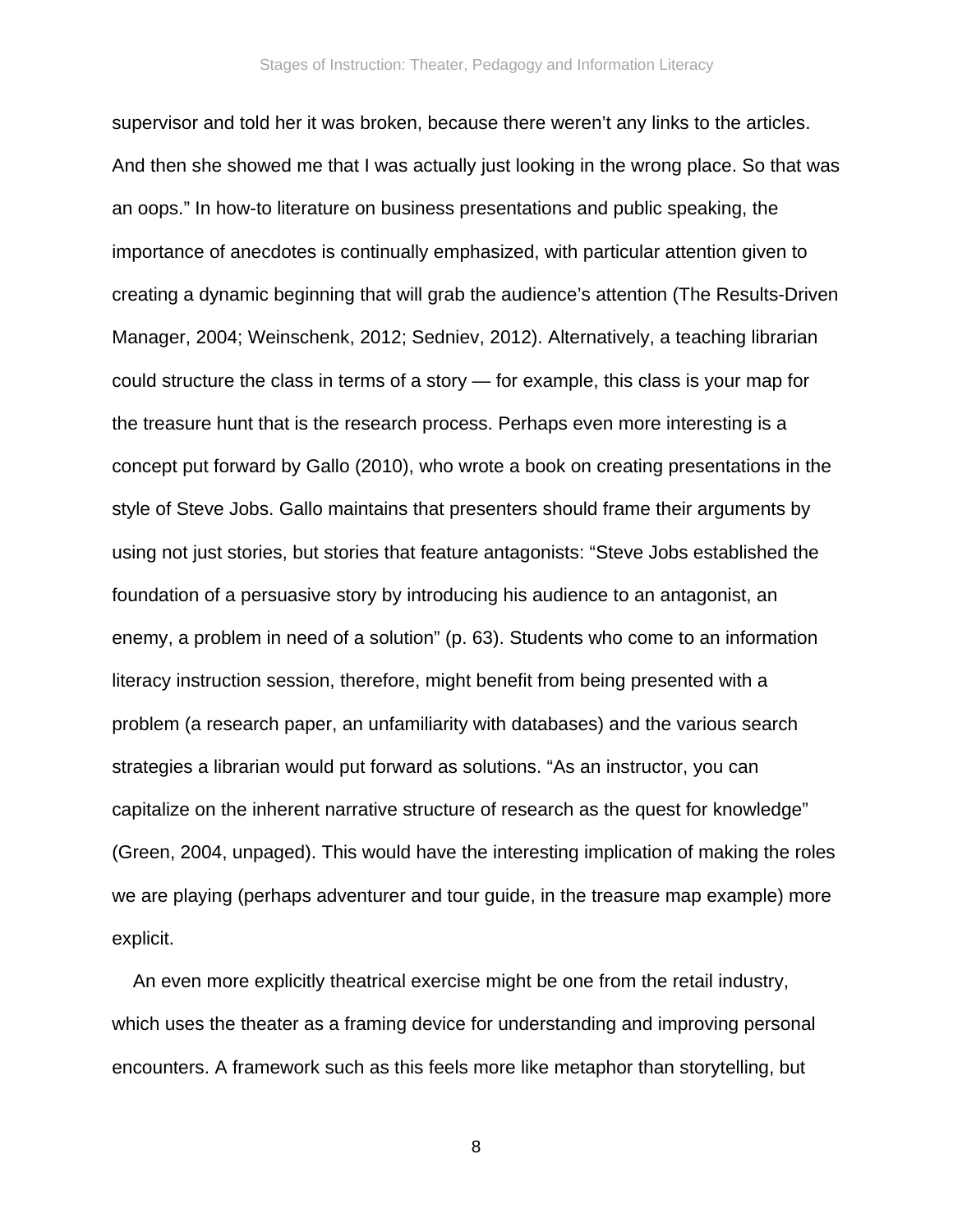can still instill a narrative structure into a lesson plan. In the retail perspective, the theatrical metaphor is a customer service tool, intended to improve customer-staff interactions. Baron et al. (2001) noted that "references to frontstage, backstage, scripts, roles, and settings, in the context of service encounters, are commonplace" (p. 102) before arguing for a more nuanced application of the metaphor in retail setting. In the library classroom this metaphor might be applied to the class itself (student as audience; class as show), or to a student's approach towards the research process (student must design a research question, rehearse the process, improvise during moments of failure, and so on). This latter application echoes an alternative theatrical metaphor also proposed in retail literature: participatory theater. Taking inspiration from popular environmental productions such as *Tony n' Tina's Wedding*, Williams and Anderson (2005) found promising results after implementing a participatory theater paradigm to customer service interactions: "In traditional theater, the customer as audience typically does not play a major role… However, based on a participatory theater context, customers can be engaged in different aspects of theater production. A consumer can be lead actor (more central to the consumption of service), a director (provides direction for how the consumption process is to proceed), or some other role…" Williams and Anderson found value in participatory theater as narrative because it puts the consumer — or student — back in a decision-making role. This kind of metaphor might be an interesting framework for librarians to experiment with in their classes, a storytelling exercise that is far more collaborative than performative.

However it is incorporated into a class, scholars have argued the tools of story will "stimulate listeners in a sense of unfolding and discovery" (Lowman, 1995, p. 124). As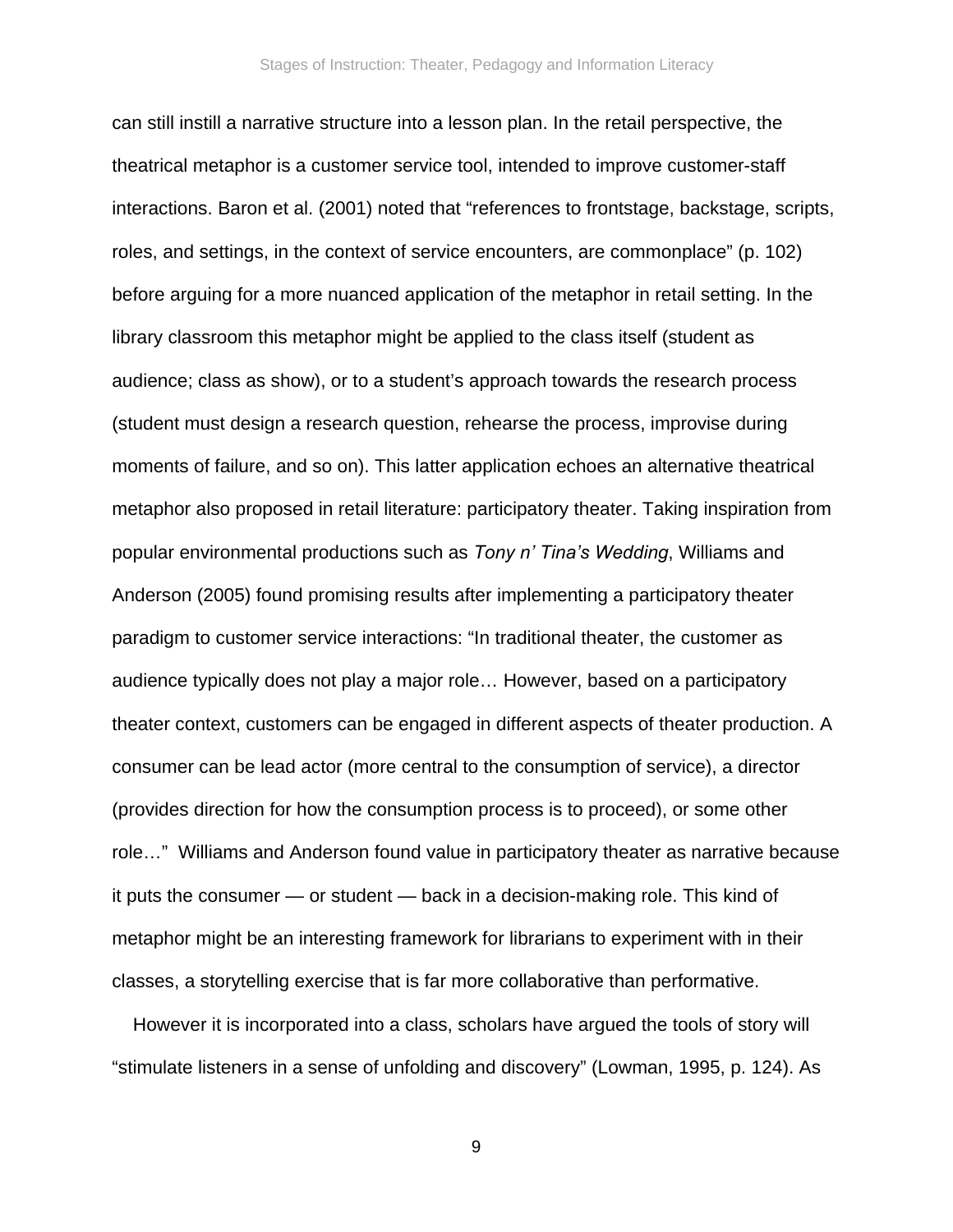with some of the other theatrical tactics discussed herein, the dominant issue for teaching librarians may be finding the time to incorporate these storytelling techniques in a one-shot library instruction session. Additionally, there's the credibility factor: Presenting the library instruction session as a treasure hunt or a "Choose Your Own Adventure" story seems more than the students of today would accept. Insights from those who have done so might add considerably to the scholarly discourse on information literacy instruction. In my own experience, unabashed enthusiasm for a metaphor or a story can go a long way, even if the metaphor itself causes a bit of eyerolling. Perhaps it is most helpful, when considering how to incorporate storytelling into a library session, to consider the ultimate purpose of using narrative techniques in a classroom: to capture the students' imagination, to establish ourselves as relatable figures, to make our lessons more memorable, and to have a bit of fun while doing so. By keeping these goals in mind, it might be easier to take a few chances on writing a riskier, more ambitious lesson plan.

It takes more than a script and a space, of course, to put on a show. Other theatrical elements might be just as vital. Arresting images, for example, are a key to most successful theatrical experiences. Librarians, of course, have limited means of visual expression: they are often limited to a projected computer screen and whiteboard or blackboard. Of course, it is important to remember a scenic designer in the theater also faces tremendous limitations: "There is probably no field of creative work in which the artists faces more limitations and restrictions than he does in scenic design" (Gillette, 1967, p. 6); this is due in part to the requirements of the script, the limitations of space, the input of collaborators, and budgetary concerns. This isn't necessarily a bad thing: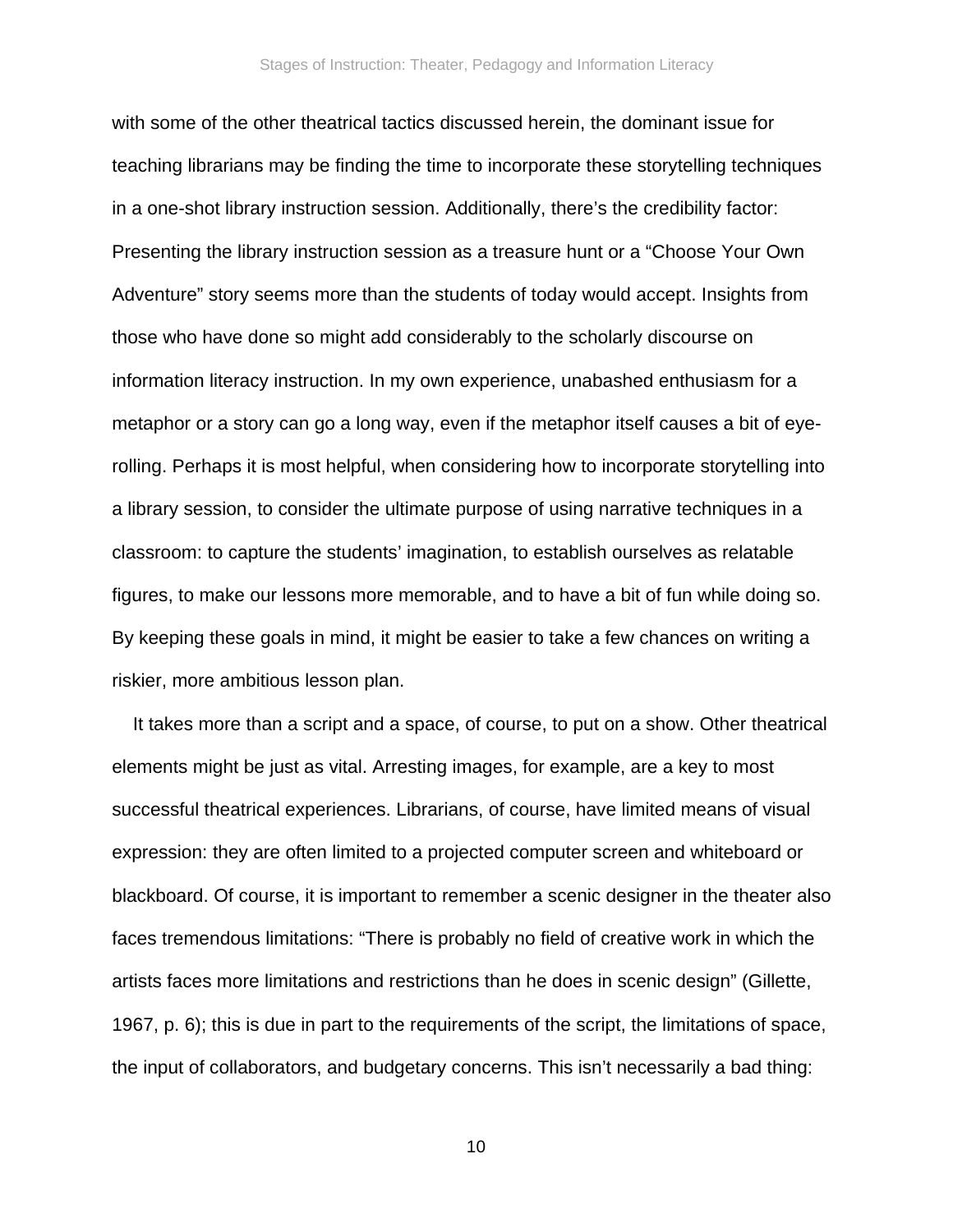design expert Garr Reynolds (2010) notes that "constraints can be inspiring and liberating — it all depends on your point of view" (p. 16). Like scenic designers, therefore, librarians must be creative with the materials they have.

Publications on visuals in relation to library instruction have been frequent in recent years, perhaps because much of what librarians are trying to teach is essentially visual itself. Especially during a one-shot session, it is often imperative a teaching librarian shows the students how to access the library catalog, subscription databases, and possibly even physical areas of the library as well. Librarians can find editorial articles as well as traditional research that promote a more learner-friendly approach to creating presentations for information literacy sessions (Hamilton, 2013; C. Harris, 2009; Jones, 2006; Thomas, 2012). These authors' advice will be familiar to those who have seen a Steve Jobs or Al Gore presentation: evocative images, a limit of a few words per slide, judicious use of animation. Furthermore, developing technologies have expanded the possibilities of presentation; a number of articles may help librarians looking to add visual pizzazz with tools such as Wordle, Prezi, Jing, Tagxedo, Camtasia, and others (Cooke, 2009; C. Harris, 2009; Huisman *et al.*, 2011; Jensen and Tunon, 2012; Whicker *et al.*, 2012). Even with numerous publications on the subject, this is an area in need of further discussion, particularly given the ever-expanding list of user tools available. Additionally, further research is needed to ascertain the pervasiveness of these tools in library instruction.

Many books and articles have discussed optimizing the visual potential of a presentation; these publications are generally written for the broader business audience (Duarte, 2008; Kosslyn, 2011; L. Russell and Munter, 2011; Weinschenk, 2012). A vast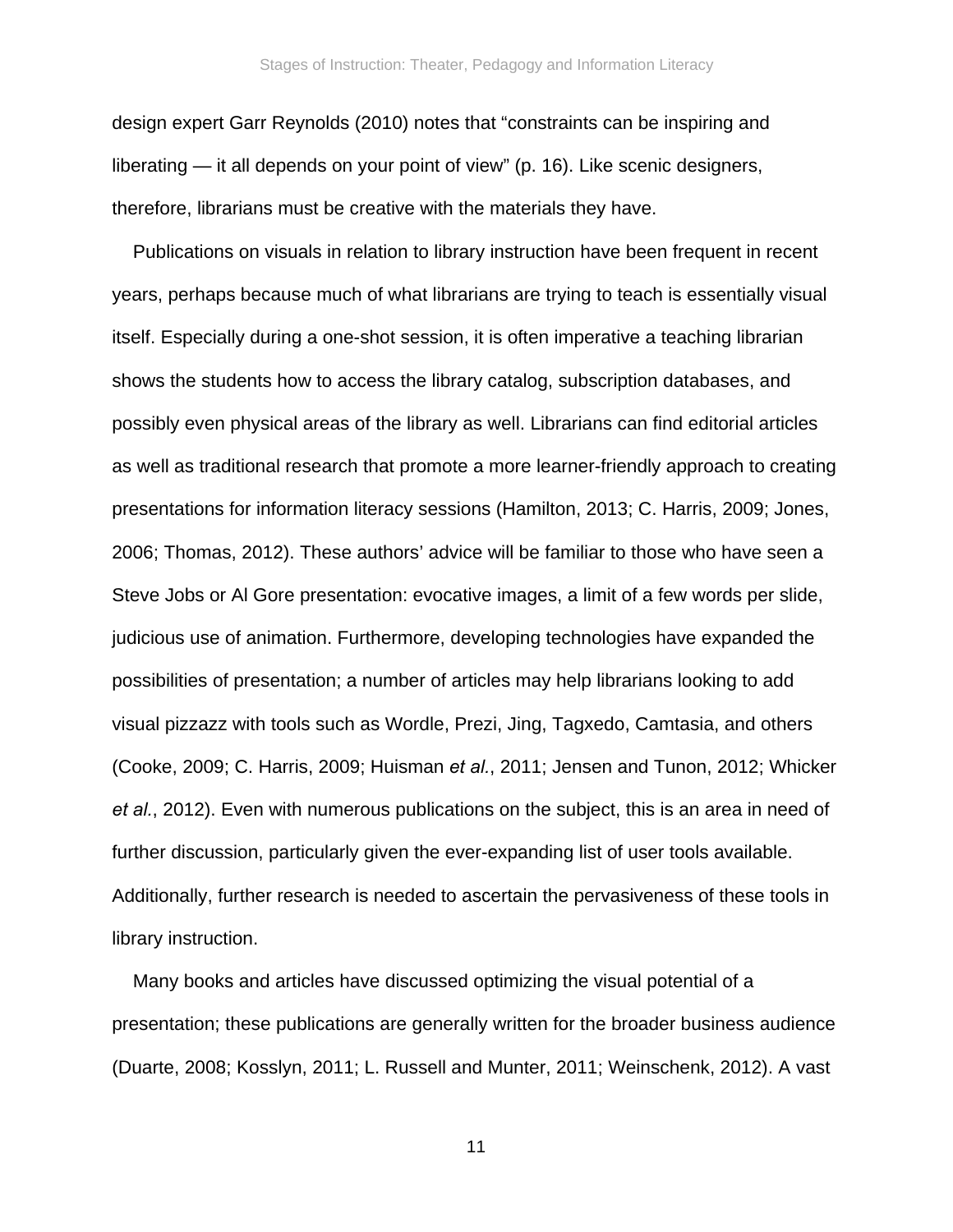number of helpful tips can be found here, encompassing everything from background color to font size to choosing photographs. Much of this advice is explicitly focused on making a presentation as theatrical as possible: Kosslyn, for example, notes that wellplaced visuals on a slide have the power to evoke certain emotions in addition to their utility in direct an audience's attention (p. 61-62). Duarte (2008) notes that placing items on a PowerPoint slide is akin to placing actors on a stage: "In the theatre, directors position actors on stage in support of the story… Each placement takes on meaning, even without context or knowledge of the narrative of which they might be a part" (p. 105). Placing related items (for example, a librarian might show graphical representations of various types of periodical) in careful proximity to each other can convey a variety of concepts: subjects placed in the center of a slide are perceived as closely related, while isolated subjects carry more visual weight than grouped subjects. Reynolds (2010) recommended using subtly angled text or unusual placement to command attention: "It may imply motion, informality, nonconformity, power, change, and so on" (p. 49). It is important to keep in mind, however, that for teaching librarians creating a visually stimulating presentation is possible only to a degree, when talking about the research process in the abstract (what the library offers, what you can find in library databases as opposed to the open web, and so on). Eventually, the students will need to see the advanced search boxes and dropdown menus of the catalogs and databases they'll be using. Still, literature on visuals certainly indicates it is possible to create a more dynamic visual element to an information literacy instruction session.

Finally, beyond maximizing the potential of a space, creating a lesson plan, and preparing a visually interesting presentation, there is one more key aspect of setting the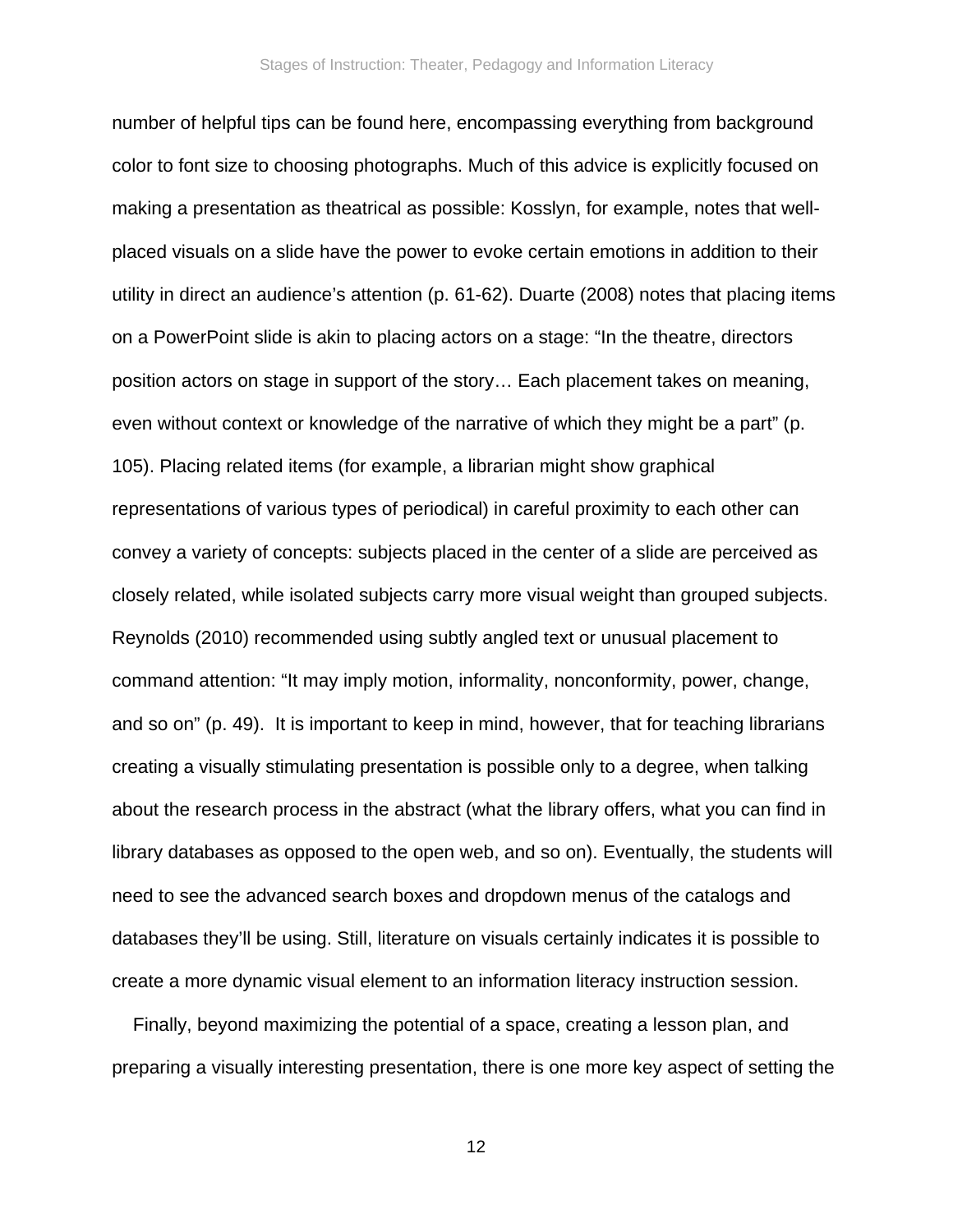stage for our instructional performance: preparing ourselves for the role. The next section of this article will discuss teaching as performing in a broader sense, and will enumerate some performance techniques we might use in the class, but how might we best prepare ourselves beforehand? Recommendations on preparatory activities can be found by looking at advice from theater practitioners as well as public speaking coaches. Self-preparation for any performance, they say, involves physical as well as mental elements. Schreiber (2005) argues that preparatory physical exercises should be undertaken even before acting lessons (p. 30). Suggested exercises include practicing pantomime, breathing, gesturing, diction, and even jaw stretching. Further recommendations can be found in nearly any book on acting; the common thread among all of these exercises is that all caution against skipping them or merely reading about these exercises without incorporating them: "Don't read through the description… and say to yourself 'I get it,' and go on. Only your intellectual understanding has increased at that point; your performance ability has hardly been touched" (Flacks and Rasberry, 1982, p. 10).

Preparation suggestions for actors also go beyond the physical: a number of mental preparatory techniques can be found in acting and public speaking literature. It would be impossible to provide an exhaustive list of acting literature on how best to prepare mentally for a performance, but a few specific tactics are particularly interesting for library instructors. Benedetti (2009), an acting teacher, argues that relaxation and meditation exercises are a key tool to help actors who "are driven to excessive effort by their fear of failure or their desire to please their audience" (p. 29), a description which may speak to librarian instructors as well. Flacks and Rasberry (1982) advise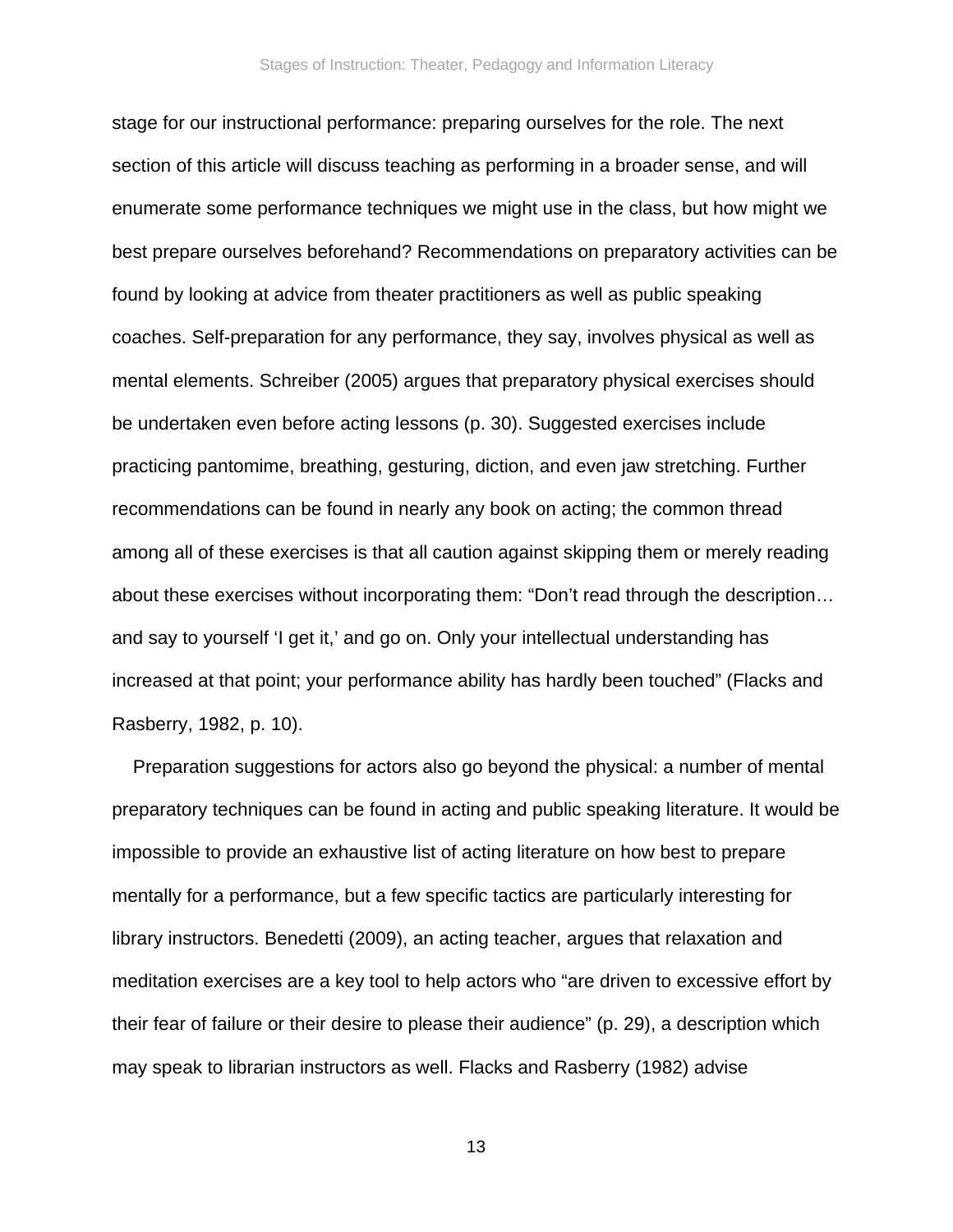developing the ability to split focus by doing a number of activities (practicing a speech out loud, for example, while also washing dishes) and simultaneously visualizing an audience (pp. 12-14). This, they argue, helps presenters learn to juggle the many concerns of a speaker presenting to an audience. For librarians, who must often speak to a class while simultaneously performing a live search, this sort of practice might prove helpful.

After these kinds of physical and mental exercises, one final element of selfpreparation can be considered: getting into the right frame of mind immediately before a class. Many publications advocate for taking a few moments before class to relax and warm up (Lowman, 1995; Timpson and Tobin, 1982). Going over lines before going onstage, for example, is also a technique often used by actors; this tactic might be incorporated by a librarian reviewing the course outline before a class. Timpson and Tobin argue that what exactly a teacher decides to do moments before entering the classroom is less important than the act of creating a pre-class ritual: "These exercises may sound like more trouble than they are worth, but actors swear by them and depend on them" (p. 22).

#### **Finding Our Role**

Pick up a book on teaching effectively and it's likely to have a few tips in common with a book on acting methods. The parallels are evident: a captive audience, a stagelike area, a solo performer. The pickings are slimmer, however, for those who restrict their search to publications about acting techniques in instruction written by and for librarians. Antonelli *et al.* (2000) outline a number of practical suggestions (such as voice, movement, costume and props) for librarians looking to enliven their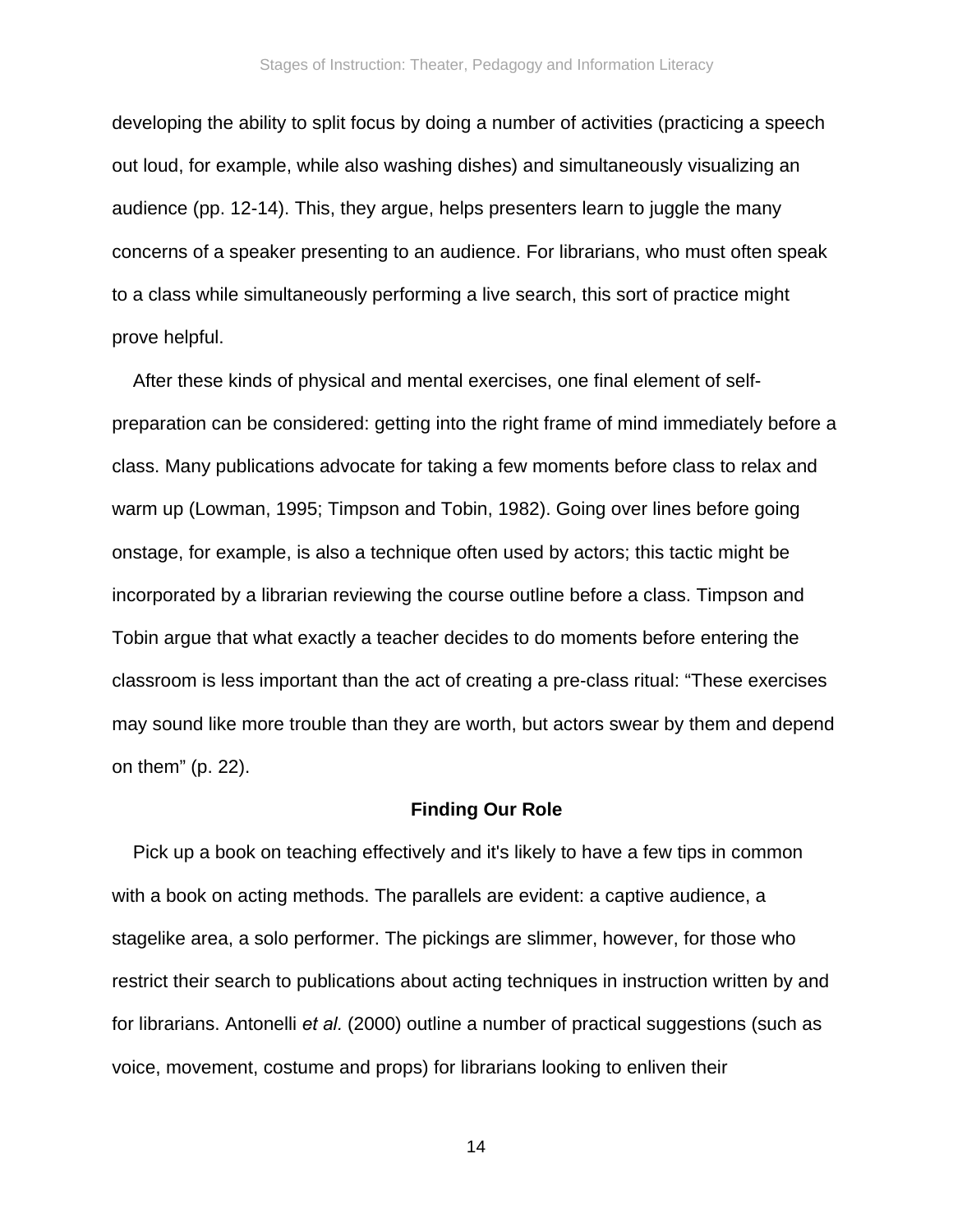presentations; Franco and Cauilan (2012) examine the effectiveness of incorporating theatrical techniques as well as games into a library instruction session. Other researchers have studied the connection between library instruction and theatrical performance on a deeper level. Julien and Pecoskie (2009) examine relationships between librarians and teaching faculty in a higher education institution through ethnographer Erving Goffman's dramaturgical framework of human interaction, which argued that self-presentation in social contexts is inherently theatrical. Polkinghorne (2012) focuses specifically on instruction, arguing that Goffman's framework as well as the acting/non-acting matrix of Michael Kirby might offer meaningful application in the library context. Several scholars have expanded Goffman's dramaturgical framework to the library context at large — including reference and circulation services (Cherry and Calvert, 2012; Quinn, 2007). However, these are not specifically focused on library instruction.

Given the scarcity of library-related literature specifically devoted to teaching as performance, it is useful to look at a broader cross-section of pedagogical literature, particularly that which focuses on higher education. Again, a preponderance of authors endorse the acting/teaching parallel. As Timpson and Tobin (1982) note, both acting and teaching "are involved in the difficult process of communicating with an audience, and they both have mind, body, and voice at their disposal" (vii). It is no surprise, therefore, that scholars and teaching practitioners have found much to learn from using acting techniques in the classroom. One can find literature discussing any number of acting skills in the classroom: voice, movement, warm-ups, and even student interaction. These experts do not for the most part focus on only one of these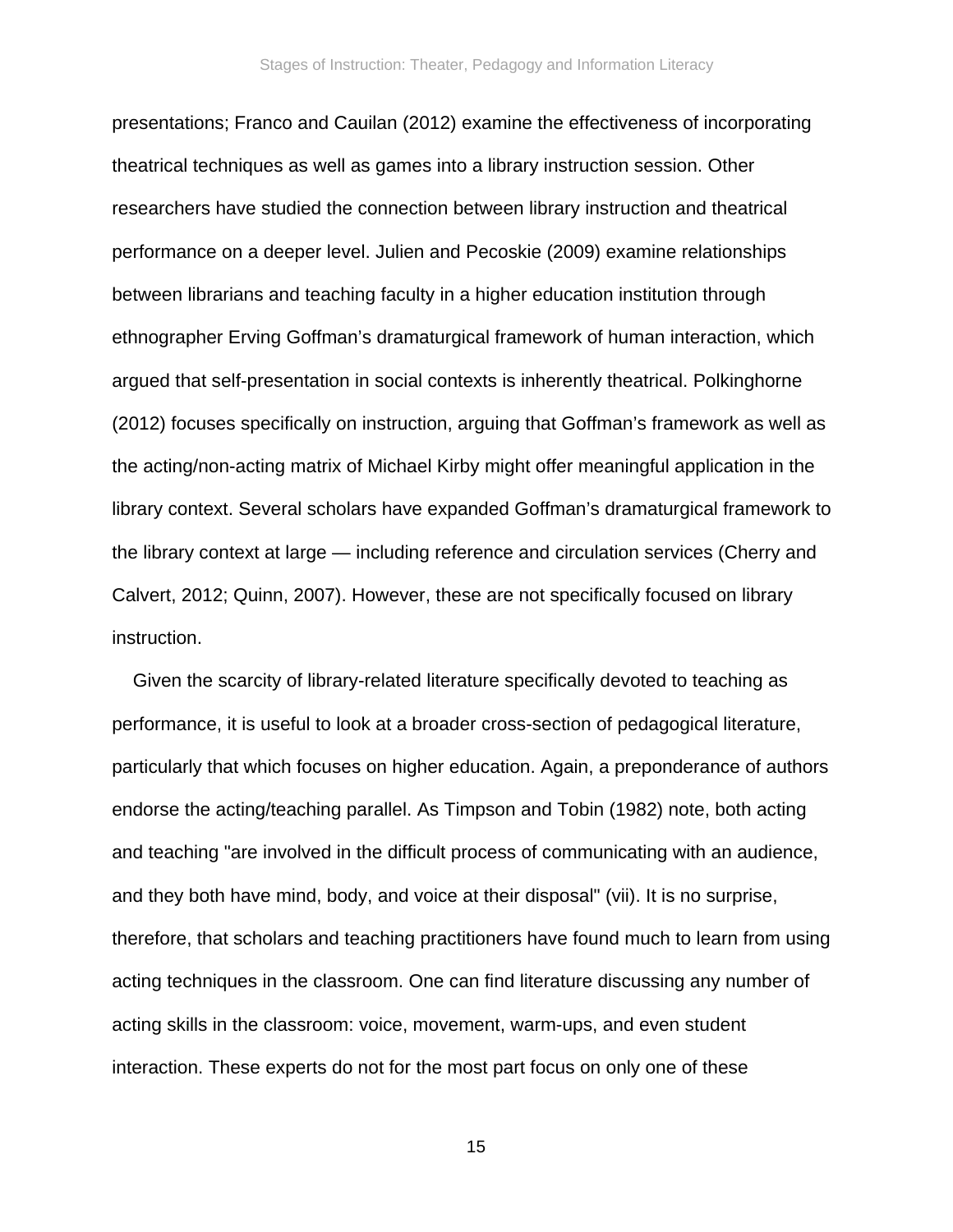techniques, but offer a catchall roundup of the many weapons in the actor's arsenal. These publications are often, though not always, full of actionable techniques. For example, vocal skills for teachers — including projection, diction, and expression — are promoted in several books and articles (R. Harris, 1977; Martin and Darnley, 2004; Lowman, 1995; Stern, 1980; Tauber *et al.*, 1993); suggestions often overlap with the preparatory techniques already discussed in this paper and range from breathing practices to singing lessons.

Preparation is just one of several categories of acting techniques for teachers described by director and professor Morris Burns (Timpson and Tobin, 1982). Other categories include the ability to read and interact with an audience (for helpful articles on this subject, see Kraemer, 1997; Reilich and Hlavsa, 2006; Waack, 1977), creating a character or persona (see R. Harris, 1977; Özmen, 2011; Rubin, 1985) and adding appropriate movement or blocking (see Lowman, 1995; Rubin, 1985; Timpson and Tobin, 1982). In fact, teaching librarians may find the number and variety of practical suggestions on acting in the classroom overwhelming.

Others who write on acting in relation to teaching take a deeper view, exploring the transformative possibilities of the teaching/acting metaphor. Horning (1979) unpacks the many angles of the teacher-as-performer metaphor, including setting, structure, accessibility, style and content. Some scholars have examined the metaphor from a political angle, arguing that innovation and impact is possible through educational reform and a more performance-focused teacher training nationwide (Sarason, 1999; Whatman, 1997). Dawe (2004) goes further, advocating for the dissolution of education schools and the development of teaching studios modeled on those created for actors.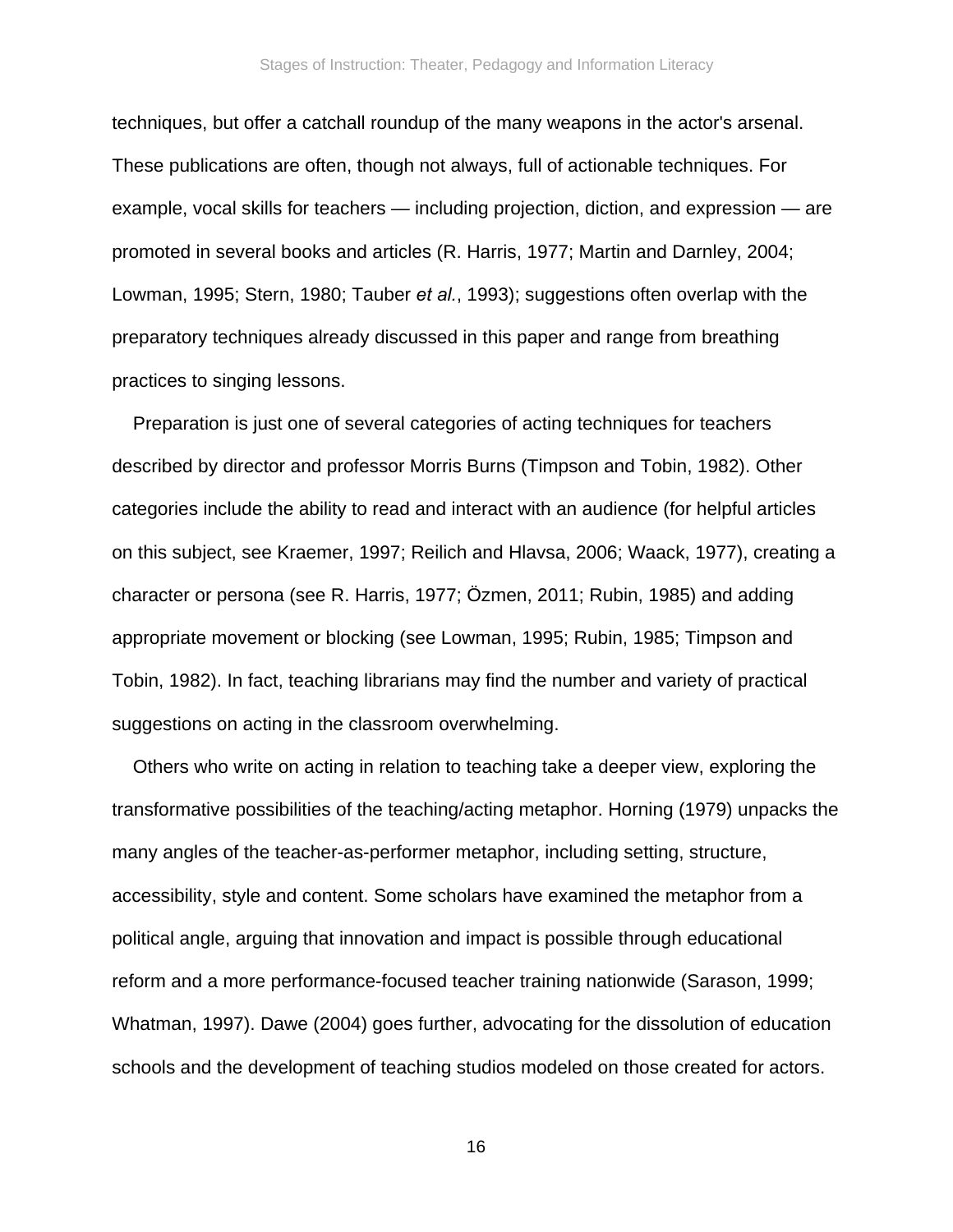Griggs (2001) likens the preparation Method actors take in creating a role (by putting himself or herself in a character's shoes) to the 'narrative inquiry'-based training for teacher development, which involves extending experience through self-research. Gregory (2006) discusses the benefits teachers can reap from acting classes, including becoming enmeshed in "a tradition of acting pedagogy that goes back three thousand years" (p. 315). These analyses have varying applicability for teaching librarians; though few of us will incorporate a Method-like preparation, the emphasis on the importance of training and teacher development may resonate.

A competing school of thought expresses a great deal of hesitation about the acting/teaching analogy. These authors argue that the metaphor is problematic because of its inherent shallowness: "To equate instructional communication with presentational style grossly devalues the intellectual work of teaching" (Pineau, 1994, p.7). Other problems with the analogy, these scholars argue, include a potential increase in teacher self-consciousness, an overly cosmetic view of teaching skills, and a troublesome shift of emphasis from student learning to teacher acrobatics (Prendergast, 2008; Sprague, 1992; Smith, 1979). As Smith argues, "In short, teaching is difficult enough; the demand that it be acting as well seems excessive" (p. 32). Pineau (1994) and Prendergast (2008) advocate for an alternative to the teacher-as-actor metaphor: one that focuses on the interconnectivity between performance studies and instruction. These scholars argue that performance studies — a burgeoning area of study that fuses drama, anthropology, and other disciplines — offers deeper resonance to the teacher-asperformer metaphor. Pineau's model, which may be of particular interest to librarians, is based on the scholarship of ethnographer Dwight Conquergood (1989). Conquergood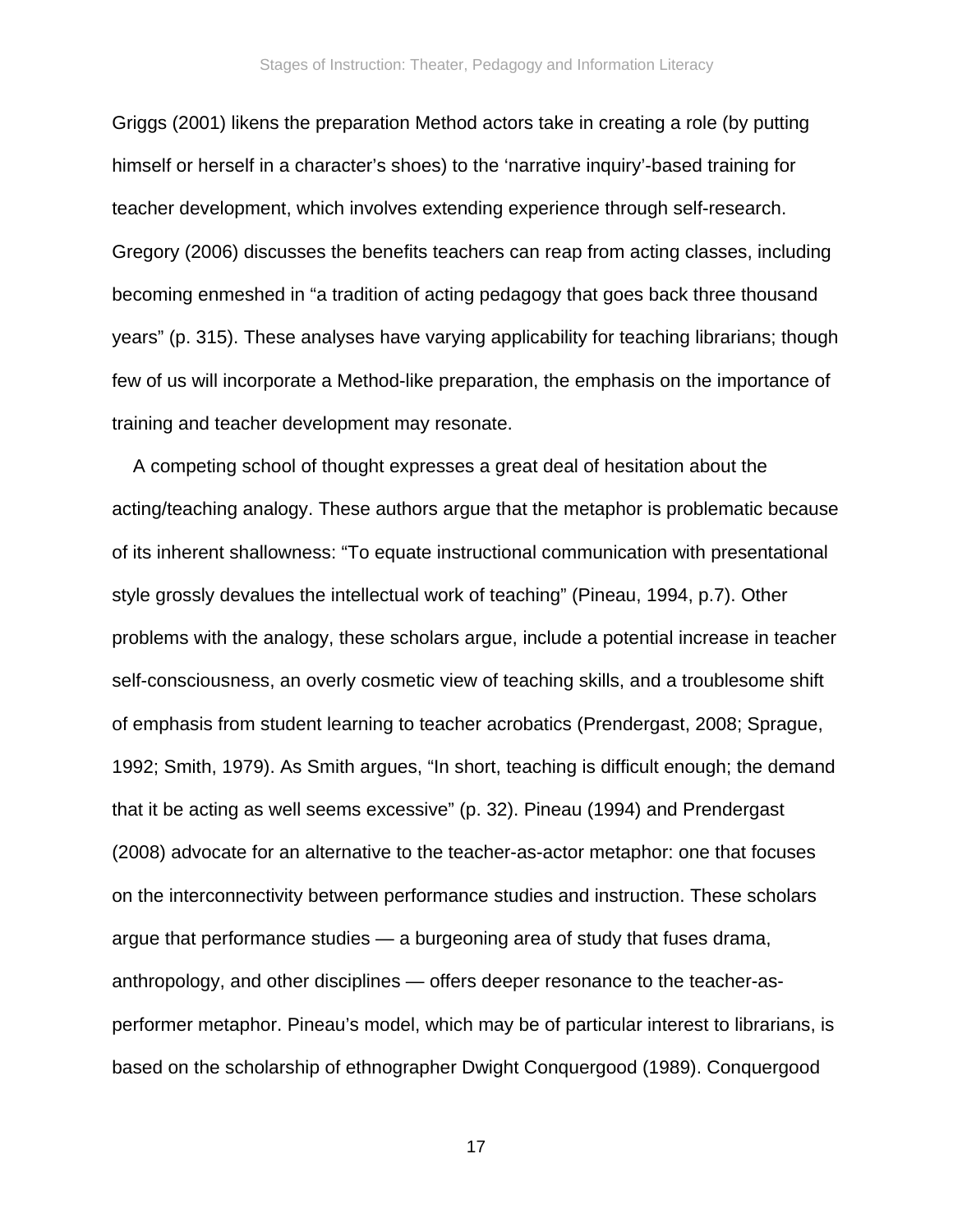defined performance research in terms of four key words: poetics, play, process and power. Pineau relates each of these key concepts to the educational paradigm "in order to frame some of the performance issues, questions, and methods that one might bring to bear upon education" (p. 10). Her oft-cited article has engendered a great deal of discussion on performance and its relation to instruction, particularly in the area of critical pedagogy. Critical pedagogy has become an increasing focus in library science, as well, with many articles and even volumes published on critical information literacy (Accardi *et al.*, 2010; Elmborg, 2006; Jacobs, 2008; Swanson, 2004).

Other scholars contend that acting is an imperfect metaphor for teaching, because this image focuses too strongly on the teacher, and other performance-related metaphors might prove more useful. Several argue, for example, that teachers should consider themselves disciplined improvisors who adapt their approaches, techniques, and interactions to the particular needs of the student class. These scholars generally recommend teachers not only integrate the processes of improvisational theater themselves, but also promote group exercises incorporating improvisation in the classroom (Berk and Trieber, 2009; O'Neill, 1995; Sandoval and Mino, 2013; Sawyer, 2004). A library instruction session, which often features real-time searches and fosters student interaction based on these search results, already likely incorporates some elements of improvisation into the lesson, but this does not do full justice to the improvisation analogy. Further research on improvisation in the library classroom would help illuminate this correlation further.

Educational literature also contains a number of other in-depth discussions on specific performance metaphors related to teaching (Hovet, 2006; Mills, 2010; Shrout,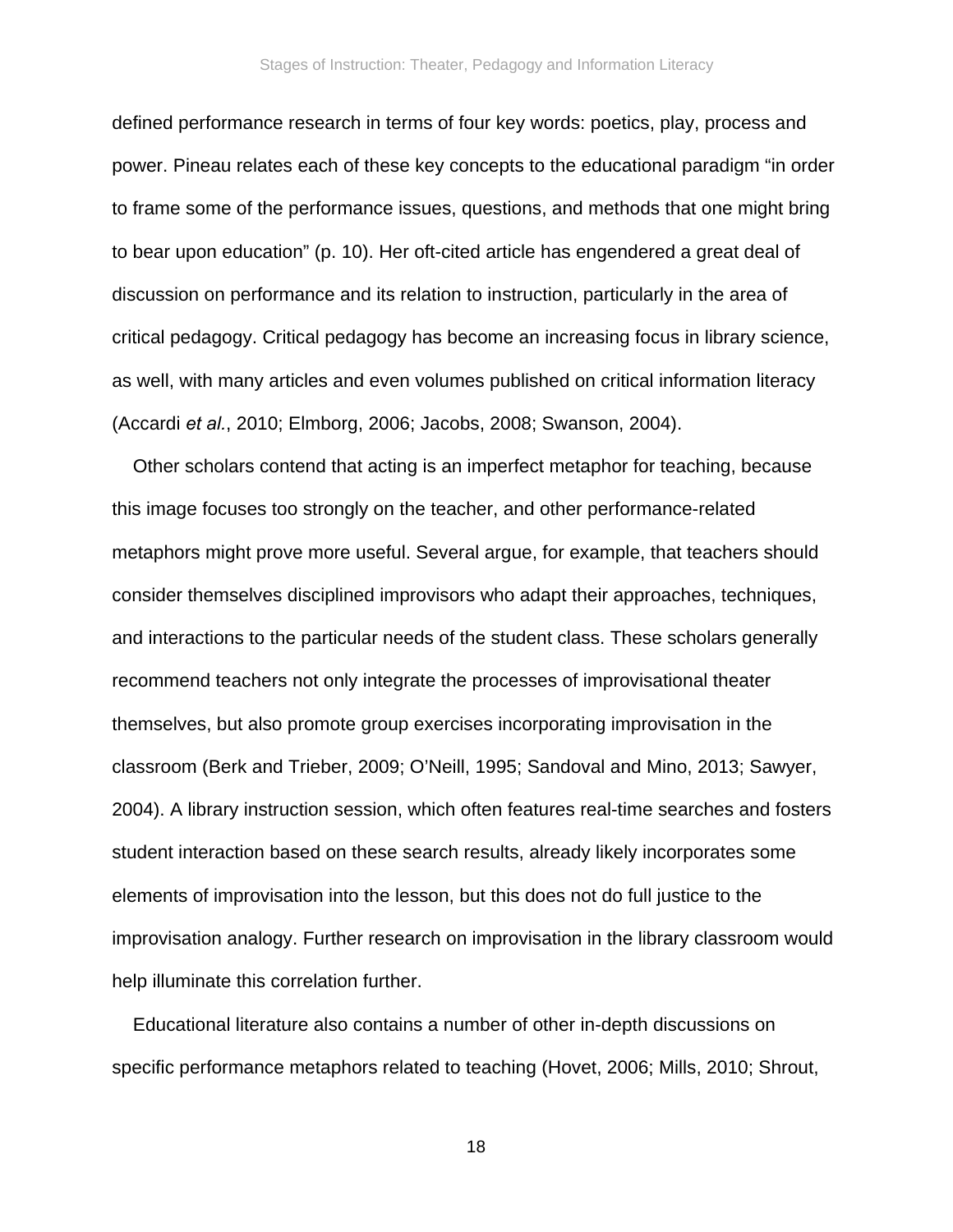2009). These publications propose a specific metaphor for teachers (teacher as film exhibitor; teacher as jazz musician; teacher as vaudevillian) and argue for their value as a lens through which teachers can better understand their roles and perhaps find more success and satisfaction with their classroom experiences. Each of these metaphors offers a unique (and often highly personal) point of view. These articles rarely offer practical, applicable processes, but nevertheless may be valuable for librarians in the particular issues they highlight. For example, Hovet (2006), a film studies professor, likens his role to an early  $20<sup>th</sup>$  century film exhibitor, who would design the venue, shape content, comment on the proceedings and make personal connections between the film and its local audience (p. 327). The specificity of Hovet's image carries parallels to the library session: The metaphor emphasizes the artistry involved in 'curating' a library session, as well as underlining the interactive nature of the class itself. Like Hovet's film exhibitors, we as librarians act as mediators between the library resources being illustrated on the projector and the students in the classroom.

Examined together, these scholars emphasize just how resonant the performance metaphor is for so many teachers. In fact, recent studies of teachers who were asked to define their roles metaphorically have revealed a number of performance-related metaphors: entertainer, magician, cheerleader, bandleader, tour guide, trapeze artist, pop star (Crawford and Patchen, 2011; Thomas and Beauchamp, 2011). Library literature currently lacks an examination of the role of metaphor in library instructors' view of themselves, however.

One particular performance metaphor might prove especially meaningful for librarians: teacher as clown. Though it may seem an unlikely juxtaposition, clowning and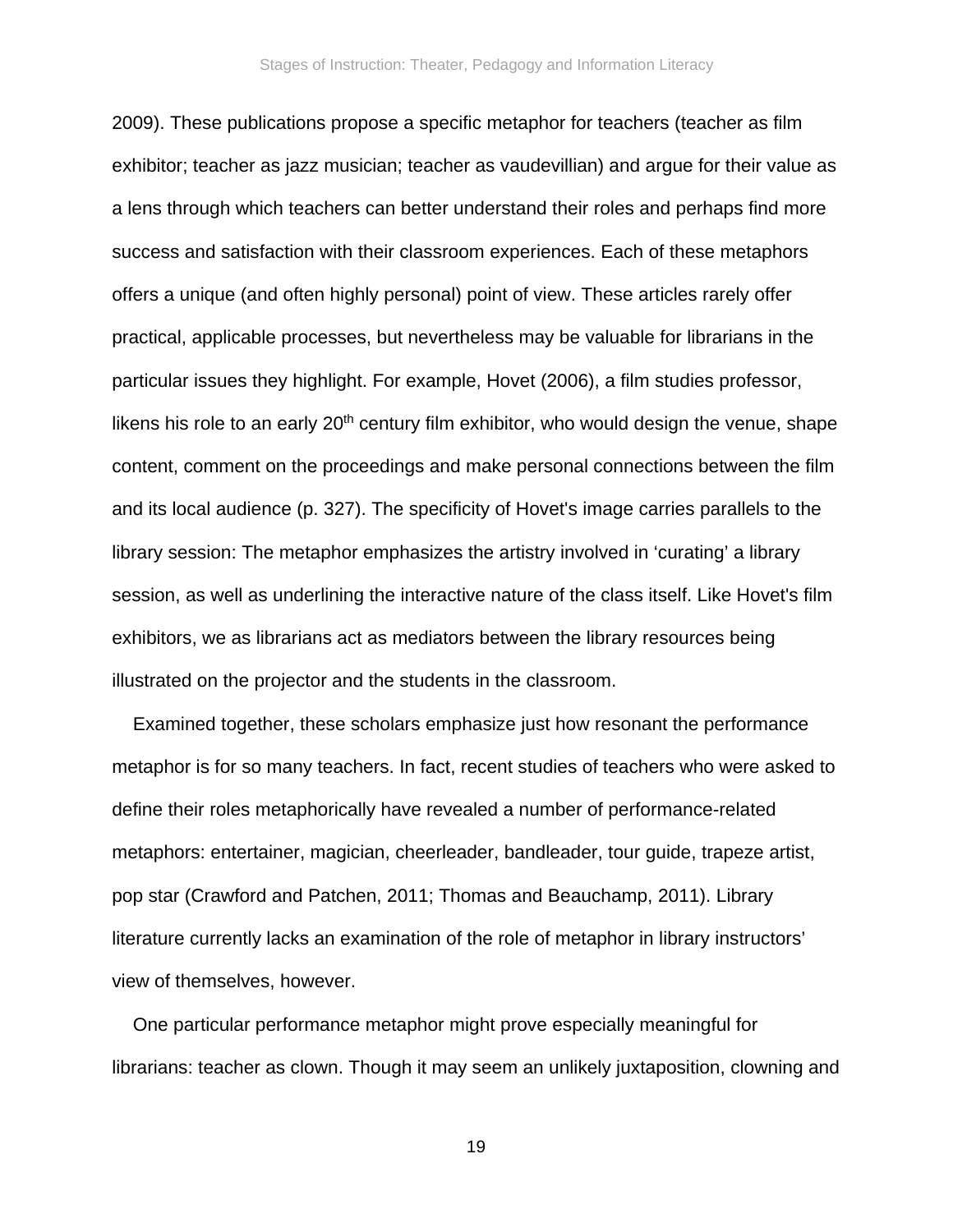pedagogy have a meaningful relationship for many scholars. For some, clowning is simply a method of entertaining students. Schutzman (2002) recounts the experience of acting as a clown to maintain student engagement: "To keep students' attention I had to 'entertain'... I had become a guru clown, a ringmaster who simulates countless pratfalls to keep education amusing at all costs" (p. 64). Others see a deeper meaning: Lutzker (2007), for example, argues that the nature of clowning addresses complex pedagogical challenges, leading to greater awareness, openness, flexibility and presence for the teacher (p. 88). Clowning is an extremely physical, highly developed skill; Lutzker reports great success for those teachers who attend clowning workshops. For those of us unable to attend a clown workshop, Simon (2009) details a number of steps one can take to find an inner clown, such as performing physical exercises, practicing improvisation, recording results on worksheets, and working with partners. For the teaching librarian, perhaps the most salient connection between clowning and teaching would be the notion of failure. Weitz (2012) notes that clowns, and their perennial failures, hold real meaning for the watching audience: "Clowns with resilient dedication invite us to laugh at their failures...They remind us however, not to become ensnared by rigid thinking and rote response" (p. 87). Clowning, for the teaching librarian, might be one way of reminding students that failure is an essential part of the research process. In my own experience, a well-placed goofy (and futile) search can do much to explain Boolean operators.

The clown metaphor is a relatively narrow one, but introduces a far broader area of scholarly inquiry: humor in the library classroom. Indeed, humor is one performance area where librarian instructors can find a number of relevant publications written by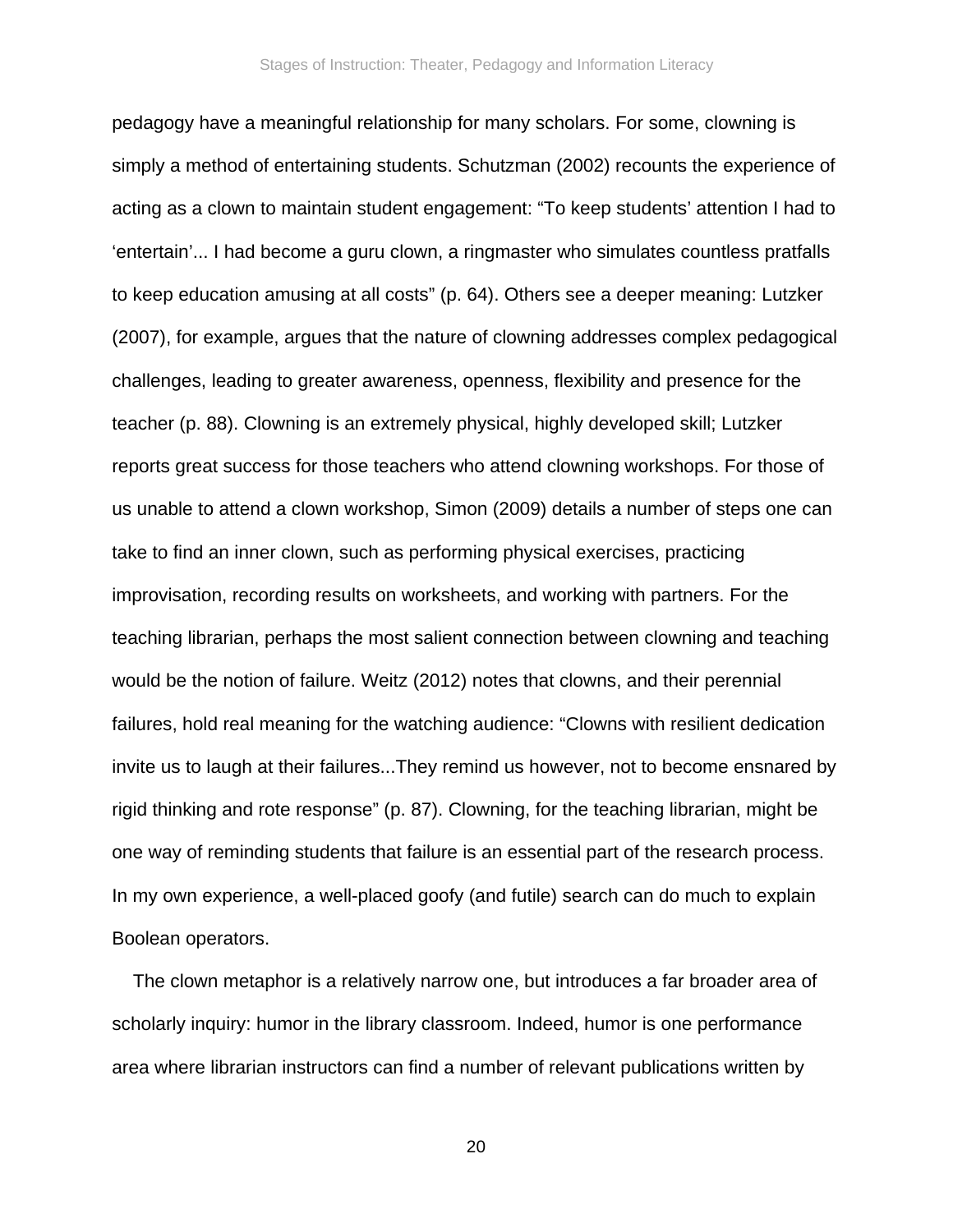and for librarians. Publications on humor written directly from the librarian's perspective can be broadly categorized in two ways: scholarship on humor in higher education and its place in a library instruction context, and publications which offer practical suggestions for librarians. To begin with the former: MacAdam (1985) was one of the first to apply research on humor to the library instruction session, paying particular attention to the risks of humor. MacAdam finds student reactions vary depending on the style of humor (for example, hostile, nonhostile, or self-disparaging) as well as the gender of the humorist. In the years since MacAdam's publication, the connection between humor and information literacy has been further explored by a several researchers. Most notably, Vossler and Sheidlower's (2008) book-length discussion of the topic combines research with practical suggestions. As these authors demonstrate, the scholarly communication on humor in academics has been extensive since initial empirical research on the subject was initially published in the 1970s. Researchers have focused on everything from theory of humor in education, to types of humor, to humor's effectiveness in the classroom. As Banas *et al.* (2011) note in a broad and very helpful overview of research on humor in education, the vast majority of research about this topic has focused on its positive aspects, offering many reasons as to why an instructor may want to incorporate humor into the classroom. Perhaps the most salient reason is that through jokes in the classroom, students may learn to associate humor's positive personal response with learning (Martin, 2007; Sprague, 1992). Research performed by Wanzer *et al.* (2006) on humor in the classroom categorizes appropriate humor into four general areas: humor related to course materials, humor unrelated to course materials, self-disparaging humor, and unintentional humor. Research-oriented library literature on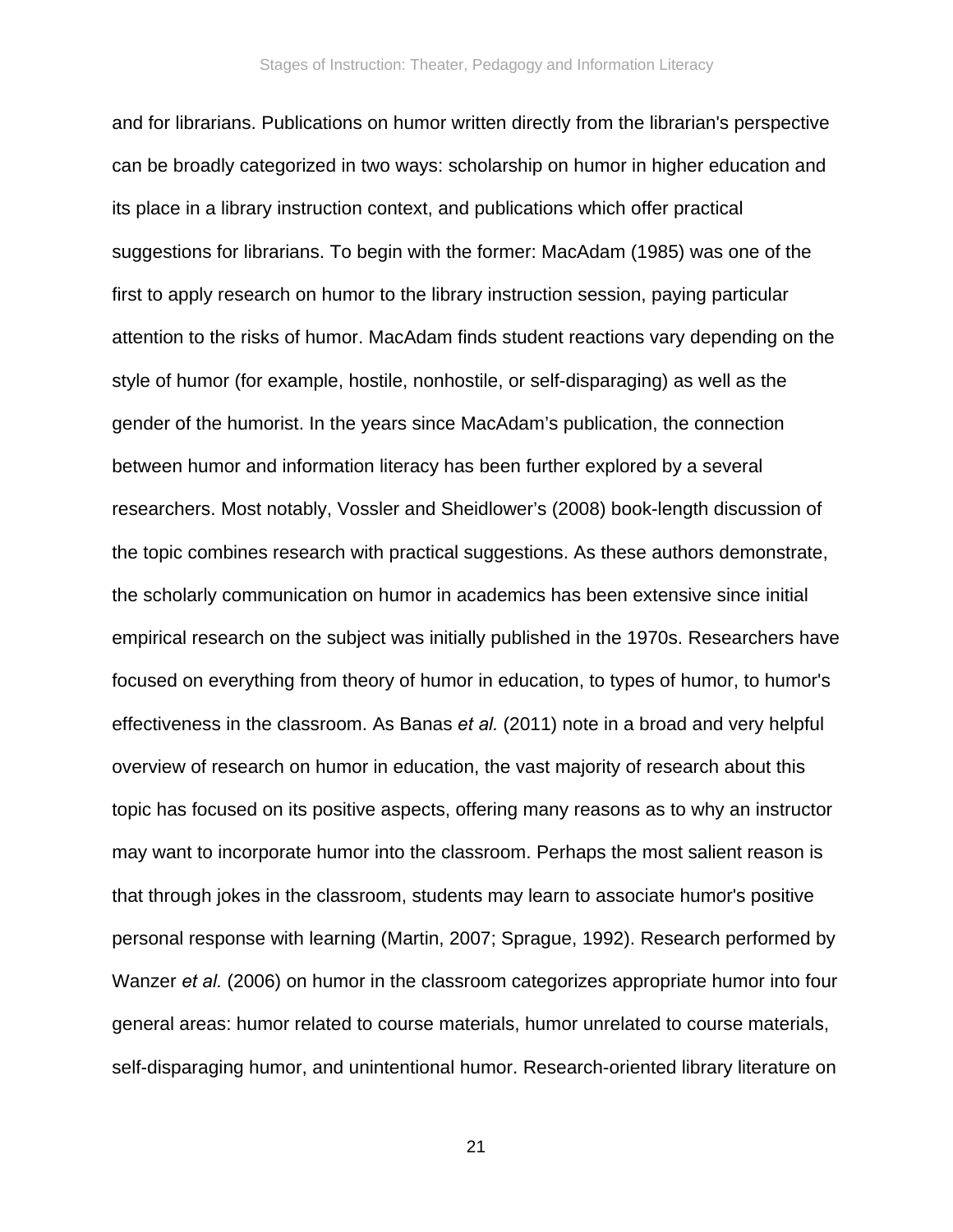humor in the classroom tends toward literature reviews and analyses of extant research; however, the discussion could use more recent empirical information on library instruction and humor. Studies and surveys on student views of humorous elements of library instruction might prove valuable additions to the discourse.

Some librarians may find the second brand of library literature on humor more applicable to their work. These articles offer concrete ideas and practical suggestions for library instructors looking to incorporate humor into the one-shot session. Suggestions in this type of article range from attending a stand-up comedy workshop (Trefts and Blakeslee, 2000), to using personal anecdotes or poking fun at oneself (Fulton, 1985; Sarkodie-Mensah, 1998; Walker, 2006), to incorporating pop-culture or other irreverent search examples (Fulton, 1985; Trefts and Blakeslee, 2000) to adding humorous props, images, or even costumes (Arnsan, 2000). The importance of avoiding disparaging humor has been strongly emphasized in the library literature (Arnsan, 2000; MacAdam, 1985; Sarkodie-Mensah, 1998; Vossler and Sheidlower, 2008). Further suggestions can also be found in Sheidlower and Vossler's (2008) volume. These authors liken library instruction sessions to stand-up comedy routines, which must be performed many times over and always to a new audience. This particular metaphor speaks to a challenge articulated in the introduction to this article: how to cope with the repetition inherent in library instruction; this subject will be further explored in the next chapter of this article. Vossler and Sheidlower also include a number of first-person narratives from academic librarians, each of which contains ideas for how a librarian might approach a learning moment (such as showing students how to evaluate sources) into something memorable and funny.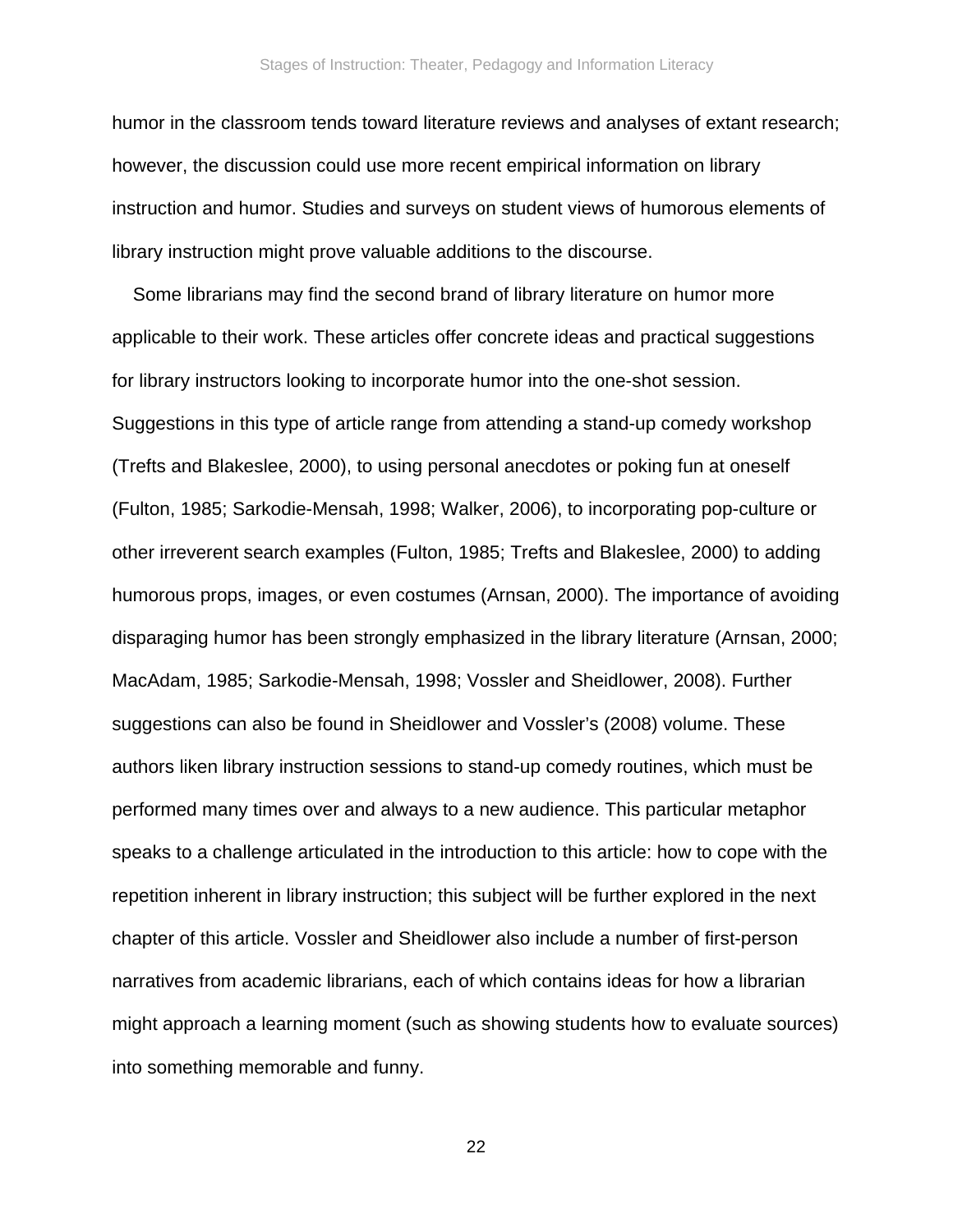It is clear from perusing the literature on performing as it relates to teaching that many, many roles are available to those librarians interested in developing their stage presence. From the serious (librarian as agent of change in a critical literacy context, librarian as facilitator of improvisational interactions) to the sophomoric (librarian as jokester, librarian as clown), the concept can be developed in many directions. Furthermore, the role we play can also be malleable from moment to moment, depending on the interactions between teacher and student: "Such a view of classroom interactions implies that teachers and students are engaged in a constant mutual influence process with each simultaneously affecting how the other communicates" (Galvin, 1990, p. 196). In this light the notion of roles seems infinitely adaptable to various audiences as well as to each librarian's particular strengths and teaching style. How a particular librarian would interpret their own role is a matter up for discussion, and continuing area of inquiry for each librarian on a personal basis.

#### **The Show Must Go On (And On and On)**

A theater director's job may end on opening night, but for actors, stagehands, frontof-house staff, and other theater practitioners, the real work then begins: weeks, months, or even years of the same performance, night after night — and always to a new crowd. Librarian instructors face similar challenges: the development of a successful information literacy instruction session is just the beginning. The introductory nature of many instruction sessions often means that various elements of a session (and often, an entire session altogether) must be repeated over and over again. Of course, librarians are not alone in this regard: teaching faculty also are tasked with repeating classes semester after semester. However, librarians don't experience the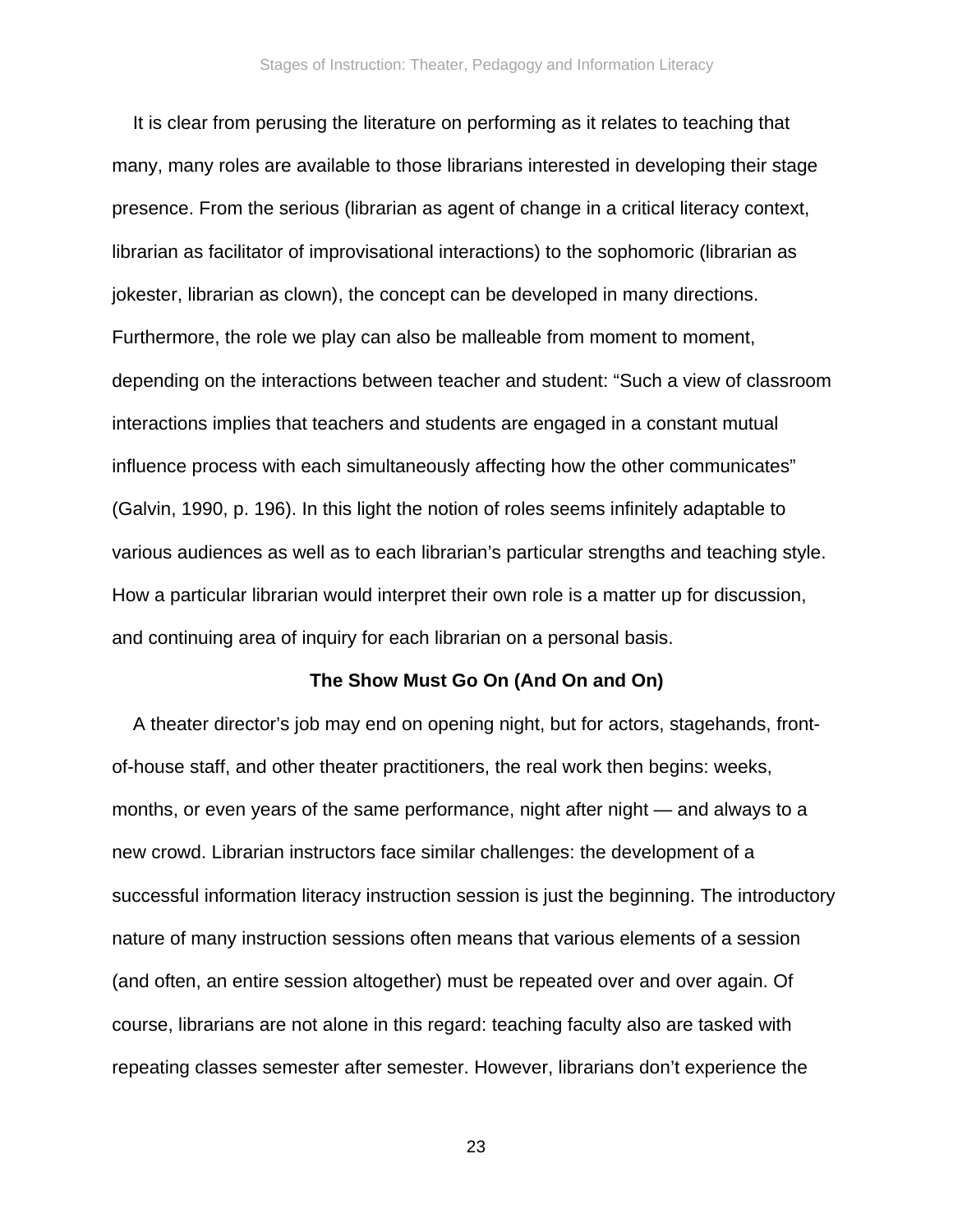long-term rewards that teaching faculty do: "Librarians may never see the results nor receive any feedback from the classes they teach" (McKillop and Ramage, 2005, p. 2). It is unsurprising, therefore, that research indicates significant levels of burnout in academic librarianship (Affleck, 1996; Harwell, 2013). It is outside the purview of this review to recount all coping strategies that can be found in library literature, but it is useful to note that some suggestions are performance-related. Sheesley (2001) argues for dynamic instruction sessions to combat sameness and notes that a bit of clowning might engage instructors just as much as students, as will "controlled spontaneity" (p. 449) — a phrasing which has striking similarity to "disciplined improvisation," discussed in the previous chapter. In this view, librarians can fight burnout merely by implementing the theatrical techniques discussed throughout this article. An interesting, if circular, solution in the context of this paper.

Tubesing and Tubesing (1982), burnout and stress management practitioners, caution against finding a single cure-all for burnout: "We believe there is no single antidote or prophylactic for burnout…The popular literature would have us believe otherwise" (p. 157). Instead they offer a number of strategies: physical, intellectual, social, emotional, spiritual and environmental. Maslach (2003), who has examined burnout in teaching and other caring professions and is considered an expert in the area, also advises a number of coping tactics. First among them is creating specific, tangible signposts toward larger goals: "If the ideal is not to be a source of frustration and failure, it must be accompanied by concrete subgoals that are clearly possible to achieve" (p. 149). In a library instruction context, this might be implemented by setting practical goals such as finding new images for a presentation, practicing breathing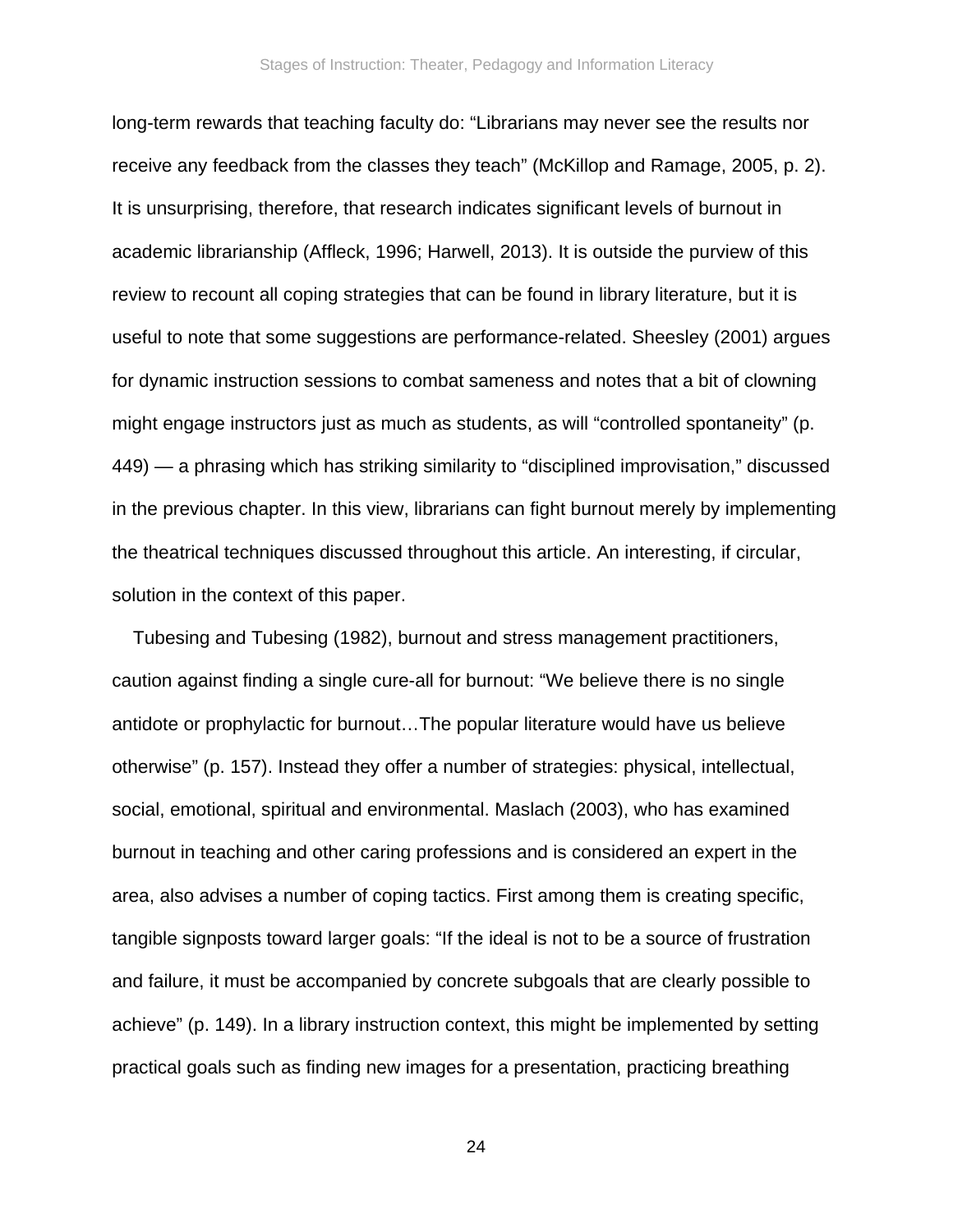techniques, and implementing a warm-up routine, rather than the broad and unwieldy goal of simply adding more pizazz to a lesson plan. Maslach also advises finding ways to do the same thing differently, incorporating short (as well as long) breaks, leaving work at work to avoid reliving it at home, and creating positive experiences outside of work that provide balance to negativity or sameness.

Other scholars emphasize the importance of in-service professional training. This could refer to conferences, but perhaps most interesting in relation to this paper is the efficacy of performance workshops: Lutzker (2007), in an examination of clowning workshops for foreign language teachers, found the workshop experience "to have played a valuable role in helping teachers in the middle of their professional lives experience a new sense of personal and professional growth" (p. 185); Lutzker also discusses alternative workshop and retreat experiences (such as Parker Palmer's Courage to Teach retreats) that offer similar rejuvenation for teachers.

Another performance-related strategy to deal with repetition comes from professional literature on service and other similar industries. Experts in these areas have examined burnout in relation to the concept of emotional labor, a term identified by sociologist Arlie Hochschild (1983). Emotional labor might refer to surface acting (merely pretending to feel a certain way) or deep acting (making an effort to change the way one feels) in a service encounter. "Feelings do not erupt spontaneously or automatically in either deep acting or surface acting. In both cases the actor has learned to intervene either in creating the inner shape of a feeling or in shaping the outward experience of one" (Hochschild, 1983, p. 36). Little research has been performed on the concept of emotional labor and its consequences in library literature, though Julien and Genuis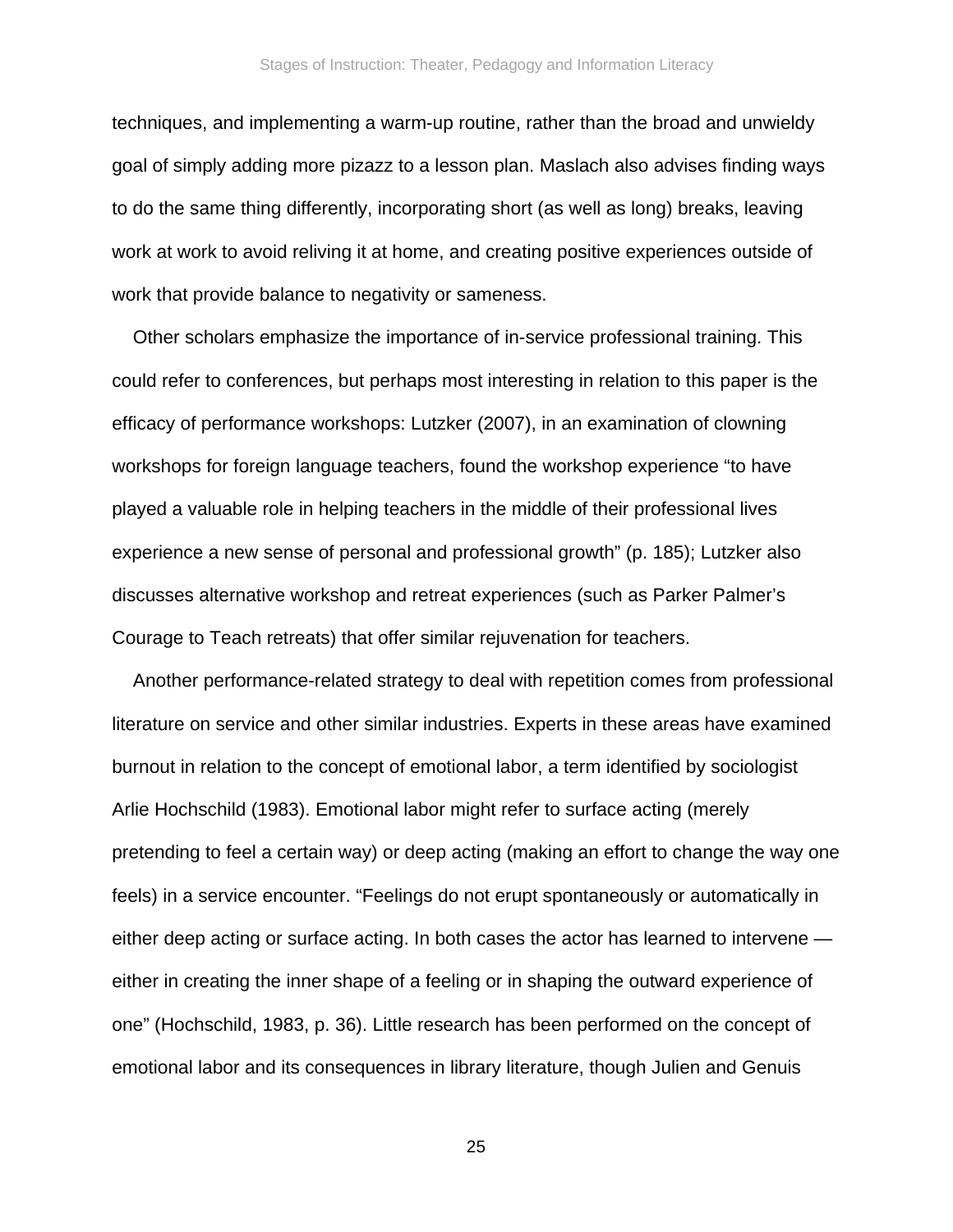(2009) explored librarians' feelings toward their instructional roles using this vocabulary. Interestingly enough, deep acting techniques have been examined in the service sector as a response to burnout. Though one might suppose a greater effort to change feelings during a service encounter would lead to even greater emotional exhaustion, Grandey (2003) did not find this to be the case. "It seems that the payoffs of deep acting reduced emotional dissonance and positive reactions from customers — may restore an employee's emotional resources in a way that surface acting cannot" (p. 93). If these findings can be extrapolated to the field of library instruction — and as Matteson and Miller (2012) argued, further research is needed to determine if this is the case — Grandey's research would have interesting implications for the library instructor. Those who feel the pangs of burnout may find succor, conversely enough, by working harder at developing techniques from the Stanisklavski method of acting and making even more of an effort to identify with their students.

In dealing with repetition, some librarians might find it most helpful to glean wisdom directly from the theater itself: performers and directors have much to say on the best way to cope with the repetitive nature of a theatrical performance. As actress Jessica Tandy said: "Long runs are a challenge. Sustaining a performance is one of the most difficult things in the world for an actor to do" (Brown, 1999, p. 162). Suggestions include learning to forget how an audience responds to a comment (Daley, 1982), creating pre-show and in-show rituals (Glaser, 1997), keeping professionally active outside the show (Carmello, 2010), focusing on a different aspect of a performance every day (Healey, 2011), or having a colleague or supervisor come to watch: "One of the most effective means of inspiring a cast is simply for the directors to come see the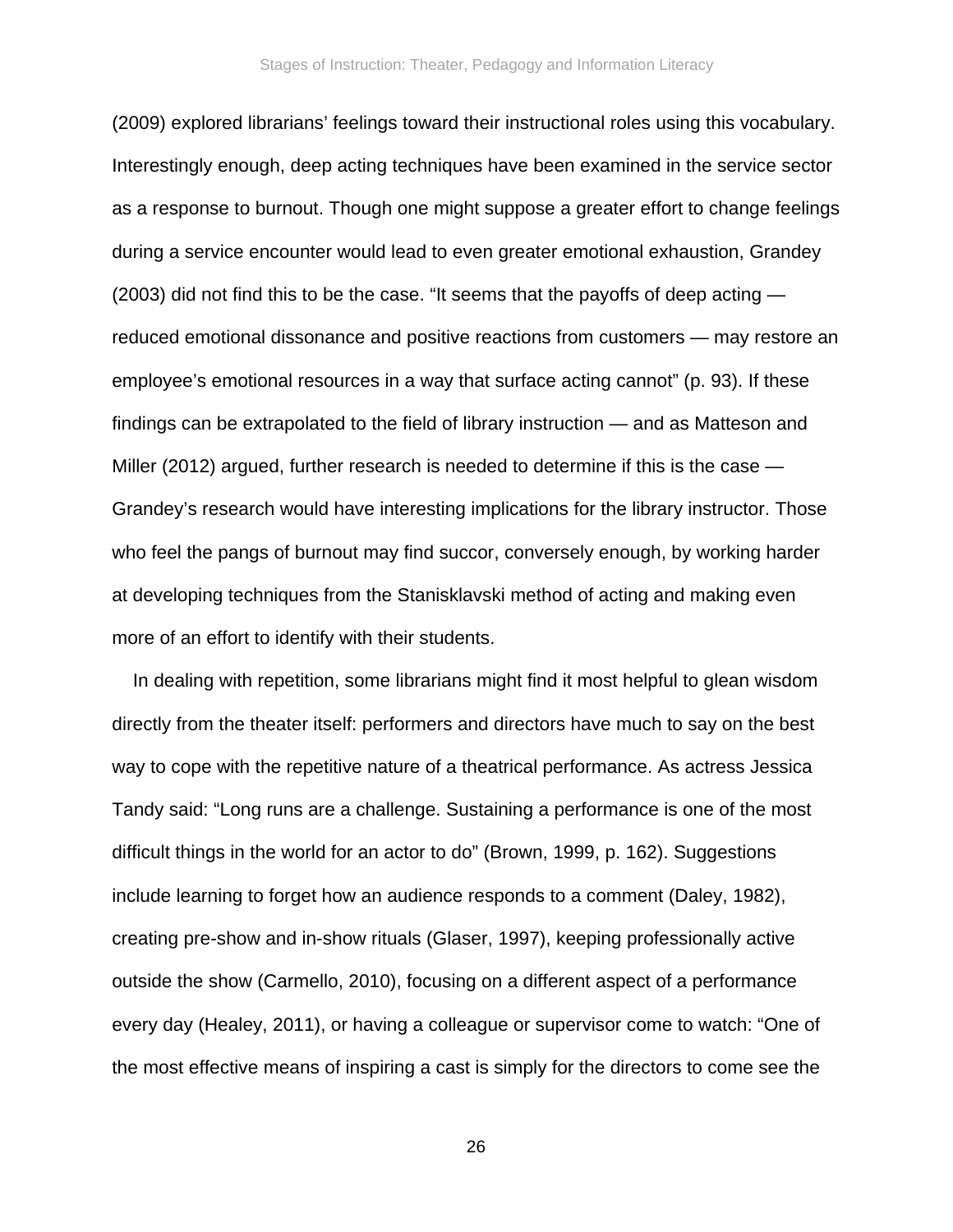show" (Daley, 1982, p. D20). Even making changes simply for the sake of variety often adds value: "The changes are not necessarily improvements, they are often done simply for the sake of change" (Daley, 1982, p. D1). It isn't difficult to see how several of these suggestions could be useful for teaching librarians: inviting colleagues to observe, attending conferences and workshops, constantly trying out new teaching strategies even when the old ones are working just fine — and developing rituals might all help combat boredom and stagnation.

On the other hand, a repetitive task also comes with many benefits, as actress Catherine Russell (a leading performer in Off-Broadway's *Perfect Crime* for over 25 years) argues: "I'll bet that people with repetitive jobs will tell you that they grow with the work if they've done it for a long time… These types of jobs allow you — or perhaps even force you — to use different parts of your brain. I think employees are happiest when they can do that." (C. Russell 2011, p. BU12).

#### **Conclusion**

Many librarians with a heavy workload might find incorporating theatrical techniques to be a daunting prospect. However, many of those new to teaching will find value in the conversation, if not in the techniques themselves. To bring the discussion back around to the three instructional challenges proposed in the introduction (the importance of preparation, the necessity of effective one-shot performance, the role of repetition): How do the many connections between library instruction and performance help librarians solve these problems? The answer most likely depends on the librarian. Some librarians may be more drawn to practical techniques; others might find resonance in the metaphor itself; still others may find the theoretical implications of this analogy most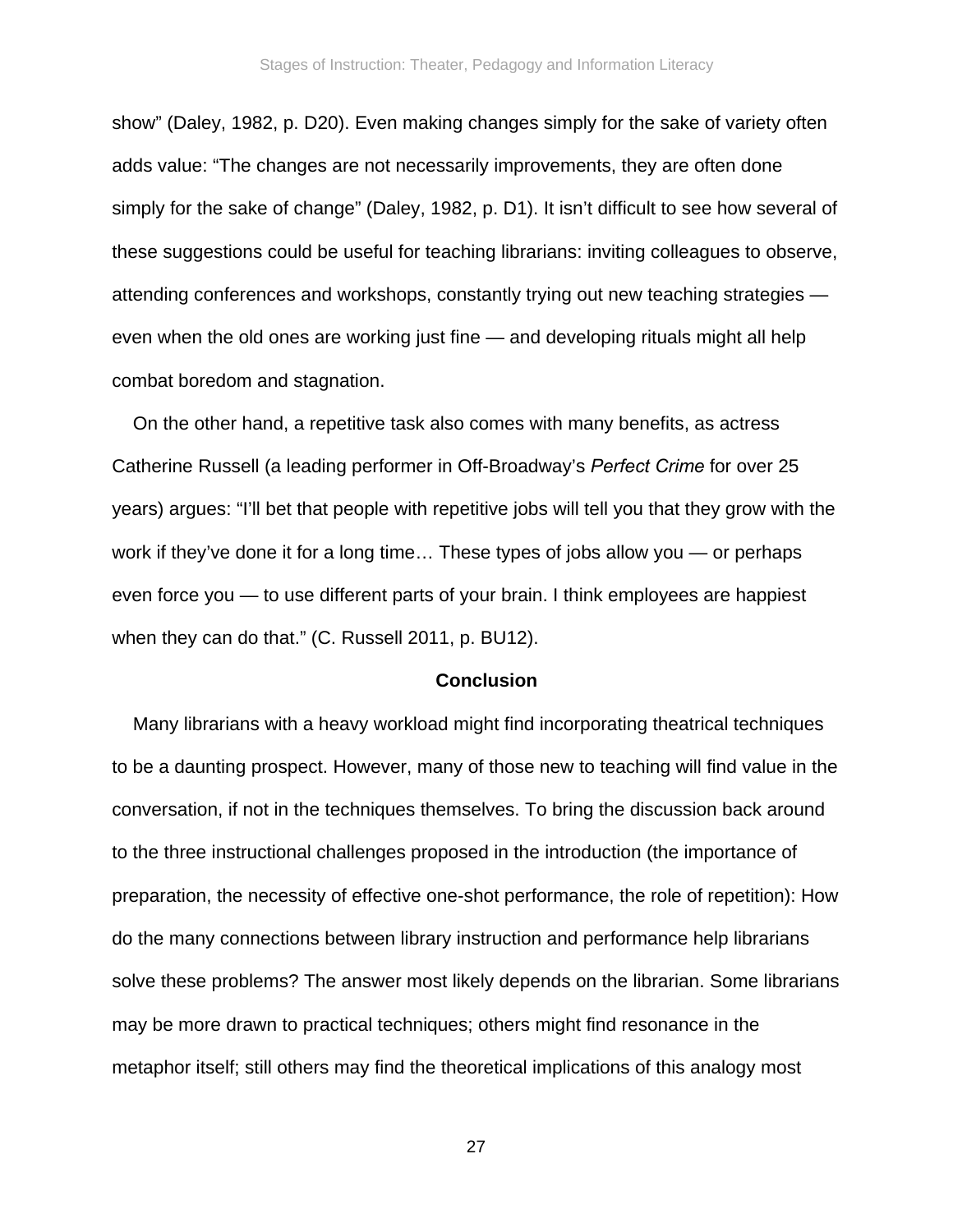valuable. The broad nature of this discussion means that many of these relationships might be further researched, analyzed and discussed.

For myself, what I find most helpful is the notion of the roles we have to play, and the space that we create. Start with the library classroom. If the library computer lab (where most of our classes take place) is a performance space, what role exactly should this space play? I would hope the students come away from the classroom with the notion of the library as a space of work, yes, but also as a space of access, a space where the questions are encouraged, a space of logical order and organized information, and a space of sanctuary from the often loud corridors of the college. Then there's the role I hope the students will play: that of patient, persistent, curious, and independent learners. Finally, there is my own role. And this is perhaps most important, as this is really the only role I have complete control over. I take much of my image of the role I'd like to play from the metaphors described earlier: a creative, interactive, collaborative, knowledgeable, and approachable figure.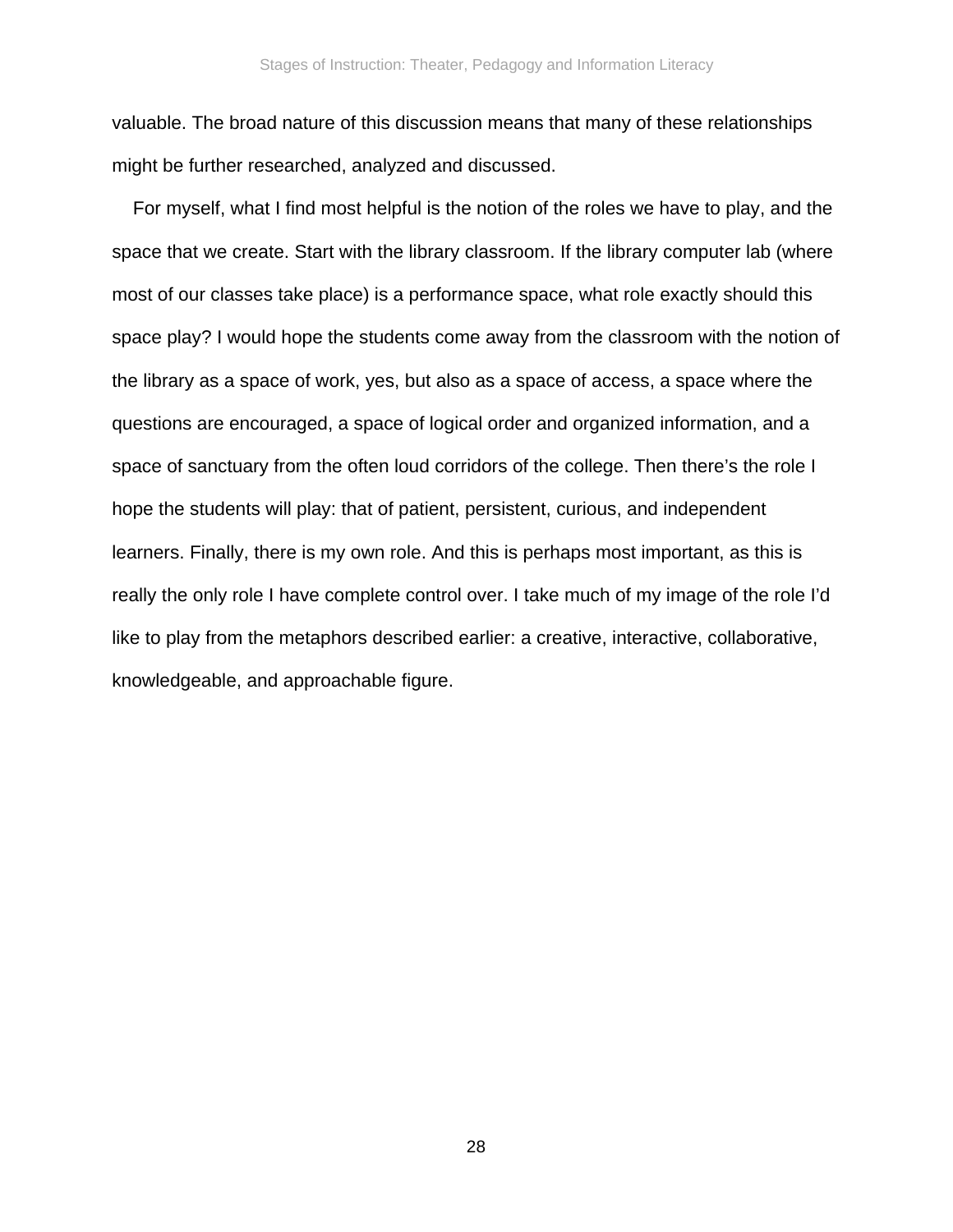### **References**

- Abrahamson, C. E. (1998), "Storytelling as a pedagogical tool in higher education", *Education*, Vol. 118 No. 3, pp. 440-451.
- Accardi, M. T., Drabinski, E., and Kumbier, A. (Eds.) (2010), *Critical Library Instruction: Theories and Methods*, Library Juice Press, Duluth, MN.
- Affleck, M. A. (1996), "Burnout among bibliographic instruction librarians", *Library & Information Science Research*, Vol. 18 No. 2, pp. 165-183.
- Antonelli, M., Kempe, J., and Sidberry, G (2000), "And now for something completely different … theatrical techniques for library instruction", *Research Strategies*, Vol. 17 No. 2-3, pp. 177-185.
- Arnsan, D. (2000), "Libraries, laughter and learning: the rubber chicken school of bibliographic instruction", *Community & Junior College Libraries*, Vol. 9 No. 4, pp. 53-58.
- Banas, J. A., Dunbar, N., Rodriguez, D., and Liu, S. J. (2011), "A review of humor in educational settings: four decades of research", *Communication Education*, Vol. 60 No. 1, pp. 115-144.
- Baron, S., Harris, K., and Harris, R., (2001), "Retail theater: the 'intended effect' of the performance", *Journal of Service Research*, Vol. 4 No. 2, pp. 102-117.
- Benedetti, R. (2009), *The Actor in You: Sixteen Simple Steps to Understanding the Art of Acting*, 4th Ed., Pearson, Boston, MA.
- Berk, R. A., and Trieber, R. H. (2009), "Whose classroom is it, anyway? Improvisation as a teaching tool", *Journal on Excellence in College Teaching*, Vol. 20 No. 3, pp. 29-60. Brook, P. (1968), *The Empty Space*, Atheneum, New York, NY.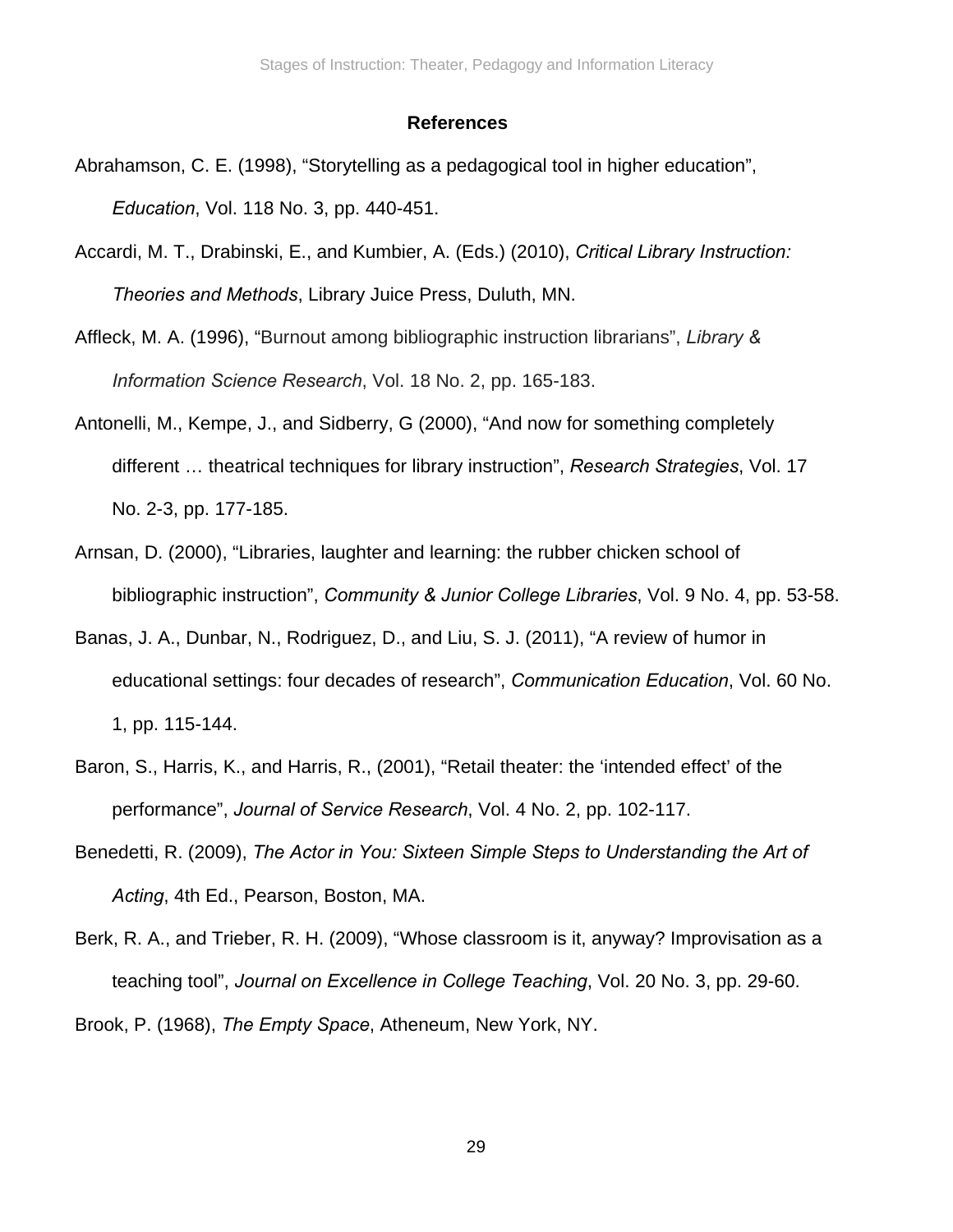- Brown, D. (1999), *Actors Talk: Profiles and Stories from the Acting Trade*, Limelight Editions, New York, NY.
- Carmello, C. (2010), "Official website blog", available at:

http://www.caroleecarmello.com/blog.html (accessed 23 November 2013).

Cherry, J., and Calvert, P. (2012), "Library service as theatre", *Aslib Proceedings: New Information Perspectives*, Vol. 64 No. 2, pp. 201-214.

Conquergood, D. (1989), "Poetics, play, process, and power: the performative turn in anthropology", *Text & Performance Quarterly*, Vol. 9 No. 1, pp. 82-95.

- Cooke, N. A. (2009), "Library instruction 2.0", *Public Services Quarterly*, Vol. 5 No. 2, pp. 114-124.
- Crawford, T., and Patchen, T. (2011), "From gardeners to tour guides: the epistemological struggle revealed in teacher-generated metaphors of teaching", *Journal of Teacher Education*, Vol. 62 No. 3, pp. 286-298.
- Daley, S. (1982), "The art of keeping long-running Broadway shows fresh", *The New York Times*, Feb. 21, pp. D1, D20.
- Dawe, H. A. (1984), "Teaching: a performing art", *The Phi Delta Kappan*, Vol. 65 No. 8, pp. 548-552.
- Doorley, S., and Witthoft, S. (2012), *Make Space: How to Set the Stage for Creative Collaboration*, John Wiley & Sons, Hoboken, NJ.
- Duarte, N. (2008), *Slide:ology: The Art and Science of Creating Great Presentations*, O'Reilly, Beijing.
- Elmborg, J. (2006), "Critical information literacy: Implications for instructional practice", *The Journal of Academic Librarianship*, Vol. 32 No. 2, pp. 192-199.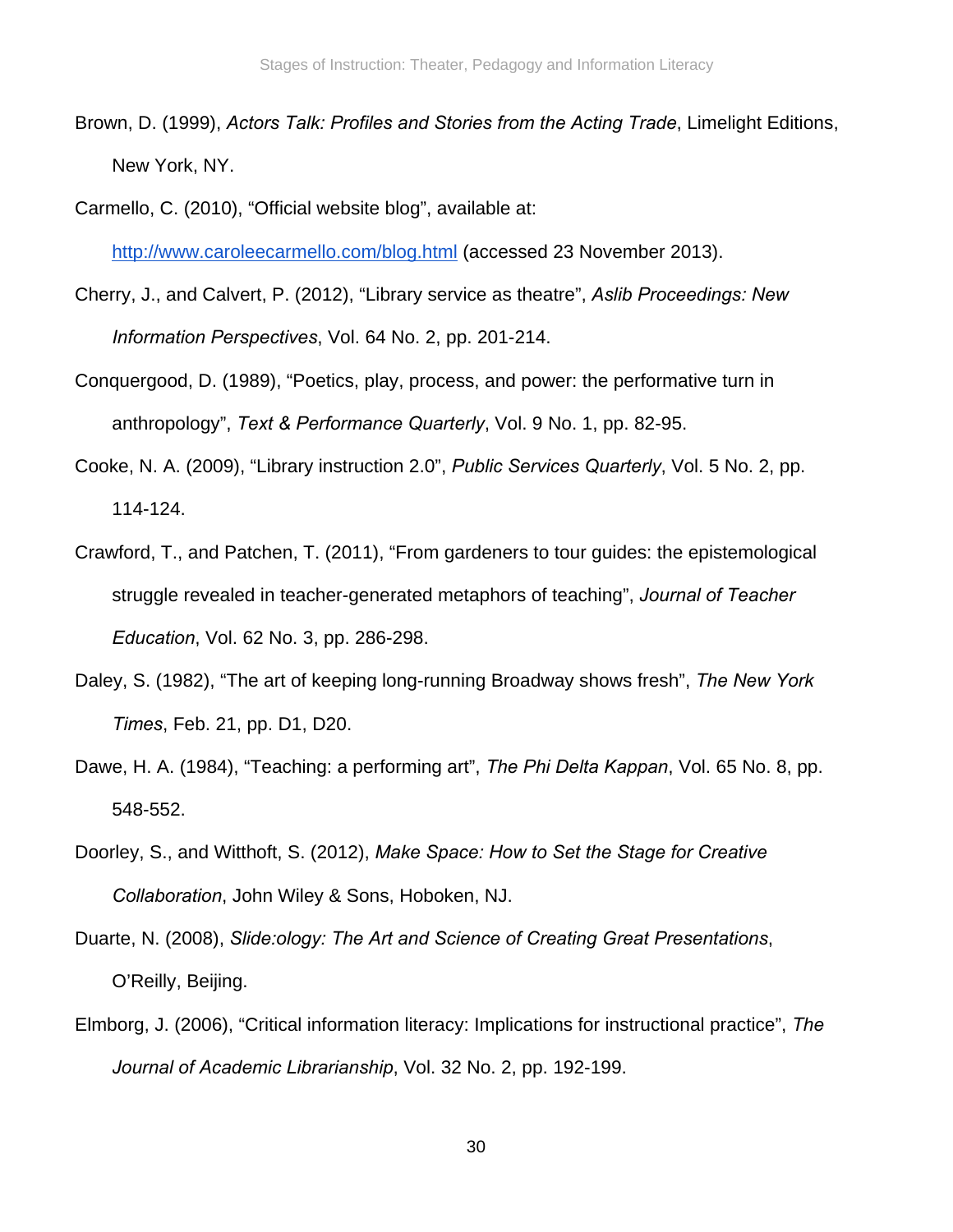- Flacks, N. and Rasberry, R.W. (1982), *Power Talk: Theater Techniques That Have Helped Thousands of Executives Give Successful Presentations*, The Free Press, New York, NY.
- Franco, H. T., and Cauilan, B. P. (2012), "Shaping the way of instruction: fusion of games, lecture and theatrical techniques vs. traditional lecture type of library instruction: Examining its effectiveness in undergraduate library instruction", paper presented at IATUL Conference, 4-7 June 2012, Singapore, available at: http://docs.lib.purdue.edu/iatul/2012/papers/17/ (accessed 20 September 2013).
- Fulton, T. L. (1985), "Plain (well, not just plain) fun: The potential for humor in the academic library 'one-shot lecture'", Available from
	- http://www.eric.ed.gov/ERICWebPortal/detail?accno=ED274353 (accessed 23 January 2013).
- Gallo, C. (2010), *The Presentation Secrets of Steve Jobs: How to be Insanely Great in Front of Any Audience*, McGraw Hill, New York, NY.
- Galvin, K.M. (1990), "Classroom roles of the teacher", Daly, J.A., Friedrich, G.W., and Vangelisti, A.L. (Eds.), *Teaching Communication: Theory, Research and Methods*, Lawrence Erlbaum Associates, Hillsdale, NJ, pp. 195-206.
- Gillette. A.S. (1967), *An Introduction to Scenic Design*, Harper & Row, New York, NY.
- Glaser, B. (1997), "Dealing with long runs; working in college; history for actors", available at: http://www.playbill.com/features/article/65413-Dealing-With-Long-Runs-Working-in-College-History-For-Actors (accessed 3 December 2013).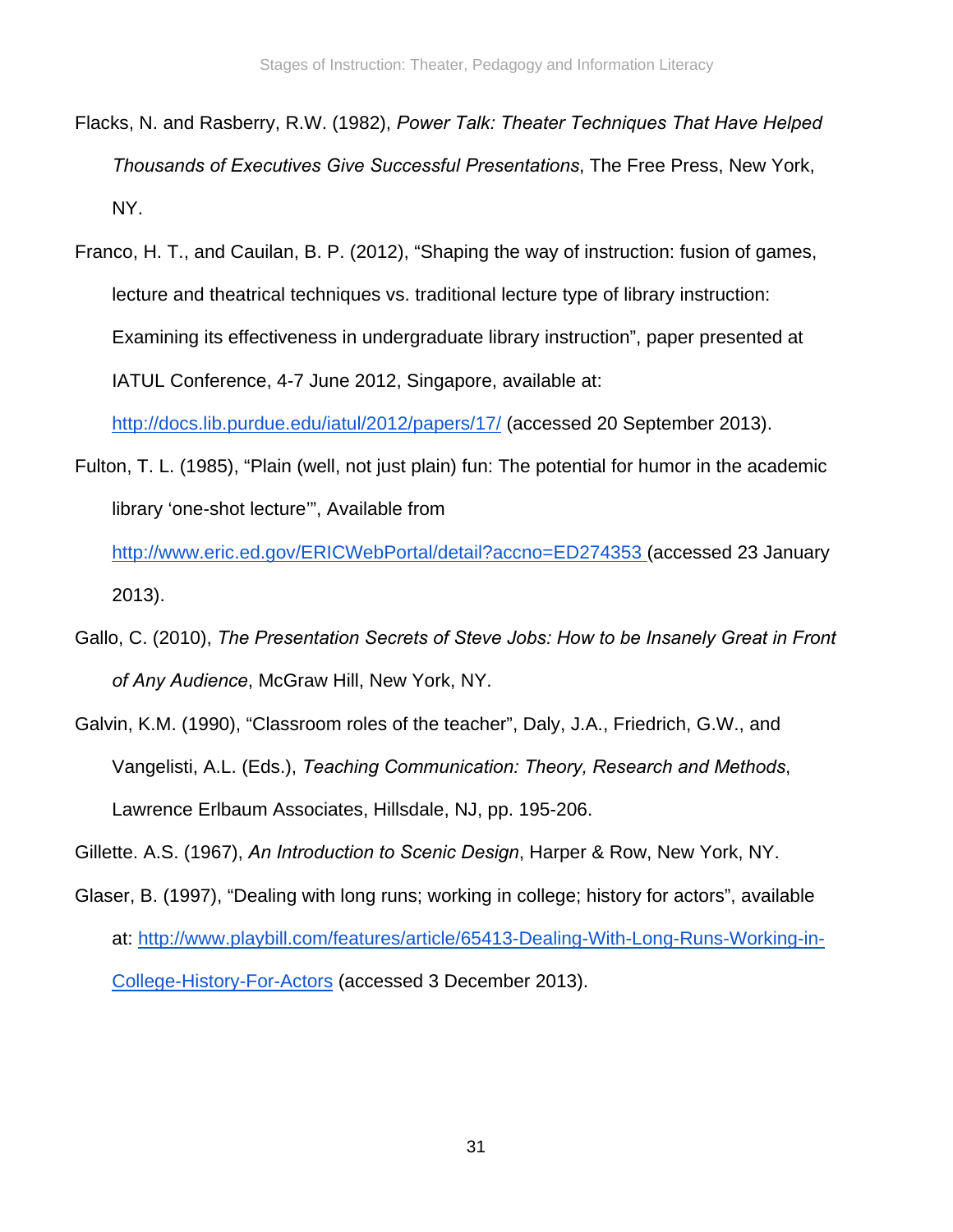Grandey, A.A. (2003), "When the show must go on: surface acting and deep acting as determinants of emotional exhaustion and peer-rated service delivery", *Academy of Management Journal*, Vol. 46 No. 1, pp. 86-96.

Green, M. C. (2004), "Storytelling in teaching", *Observer*, Vol. 17 No. 4, unpaged.

- Gregory, M. W. (2006), "From Shakespeare on the page to Shakespeare on the stage: what I learned about teaching in acting class", *Pedagogy*, Vol. 6 No. 2, pp. 309-325.
- Griggs, T. (2001), "Considering acting as epistemology and its use in teaching and teacher preparation", *Teacher Education Quarterly*, Vol. 28 No. 2, pp. 23-37.
- Hamilton, B. (2013), "Presentation Zen A How To", *School Librarian's Workshop*, Vol. 34 No. 2, pp. 4-5.

Harris, C. (2009), "The power of PowerPoint", *School Library Journal*, Vol. 55 No. 3, p. 18.

- Harris, R. J. (1977), "The teacher as actor", *Teaching of Psychology*, Vol. 4 No. 4, pp. 185- 187.
- Harwell, K. (2013), "Burnout and job engagement among business librarians", *Library Leadership & Management*, Vol. 27 No. 1/2, unpaged.
- Healey, P. (2011), "After 9,382 performances, actor to leave Phantom", *The New York Times*, 31 August, p. C1.
- Hochschild, A.R. (1983), *The Managed Heart: Commercialization of Human Feeling*, University of California Press, Berkeley, CA.
- Horning, A. S. (1979), "Teaching as performance", *The Journal of General Education*, Vol. 31 No. 3, pp. 185-194.
- Hovet, T. (2006), "The teacher as exhibitor: Pedagogical lessons from early film exhibition", *Pedagogy*, Vol. 6 No. 2, pp. 327-335.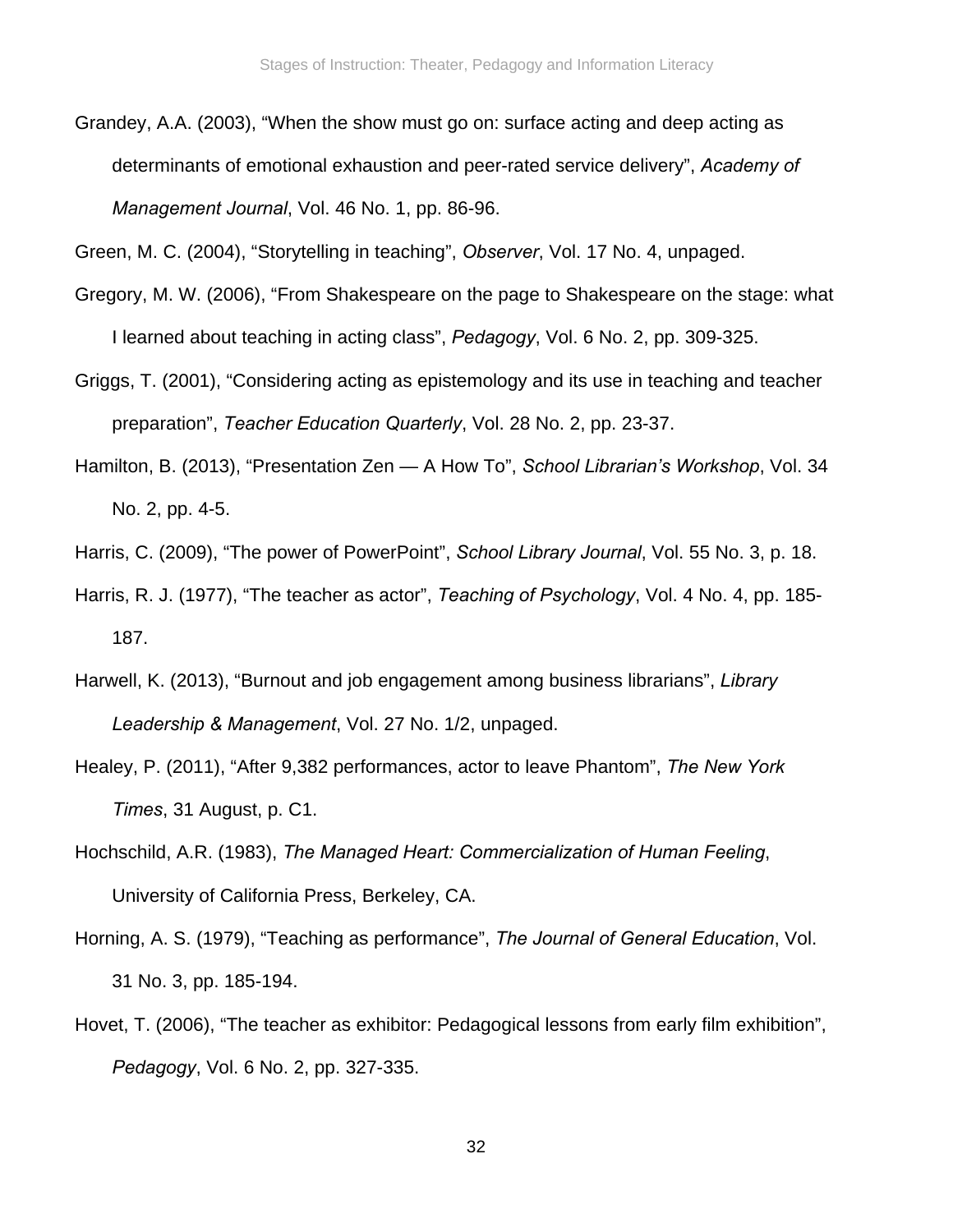- Huisman, R., Miller, W., and Trinoskey, J. (2011), "We've Wordled, have you? Digital images in the library classroom", *College & Research Libraries News*, Vol. 72 No. 9, pp. 522- 526.
- Jacobs, H. L. M. (2008), "Information literacy and reflective pedagogical praxis", *The Journal of Academic Librarianship*, Vol. 34 No. 3, pp. 256-262.
- Jensen, J., and Tunon, J. (2012), "Free and easy to use web based presentation and classroom tools", *Journal of Library & Information Services in Distance Learning*, Vol. 6 No. 3-4, pp. 323-334.
- Jones, L. L. (2006), "Changes coming: how information literacy and presentation software intersect", *Christian Librarian*, Vol. 49 No. 3, pp. 138-140.
- Julien, H. (2005), "Education for information literacy instruction: a global perspective", *Journal of Education for Library and Information Science*, Vol. 46 No. 3, pp. 210-216.
- Julien, H. and Genuis, S.K. (2009), "Emotional labor in librarians' instructional work", *Journal of Documentation*, Vol. 65 No. 6, pp. 926-937.
- Julien, H., and Pecoskie, J.L. (2009), "Librarians' experiences of the teaching role: grounded in campus relationships", *Library & Information Science Research*, Vol. 31 No. 3, pp. 149-154.
- Kilcullen, M. (1998), "Teaching Librarians to Teach: Recommendations on What We Need to Know", *Reference Services Review,* Vol. 26 No. 2, pp. 7-18.
- Kosslyn, S.M. (2011), *Better PowerPoint: Quick Fixes Based on How Your Audience Thinks*, Oxford University Press, Oxford.
- Kraemer, D. (1997), "Don't lecture me: a case study of performance pedagogy", *English Education*, Vol. 29 No. 3, pp. 173-182.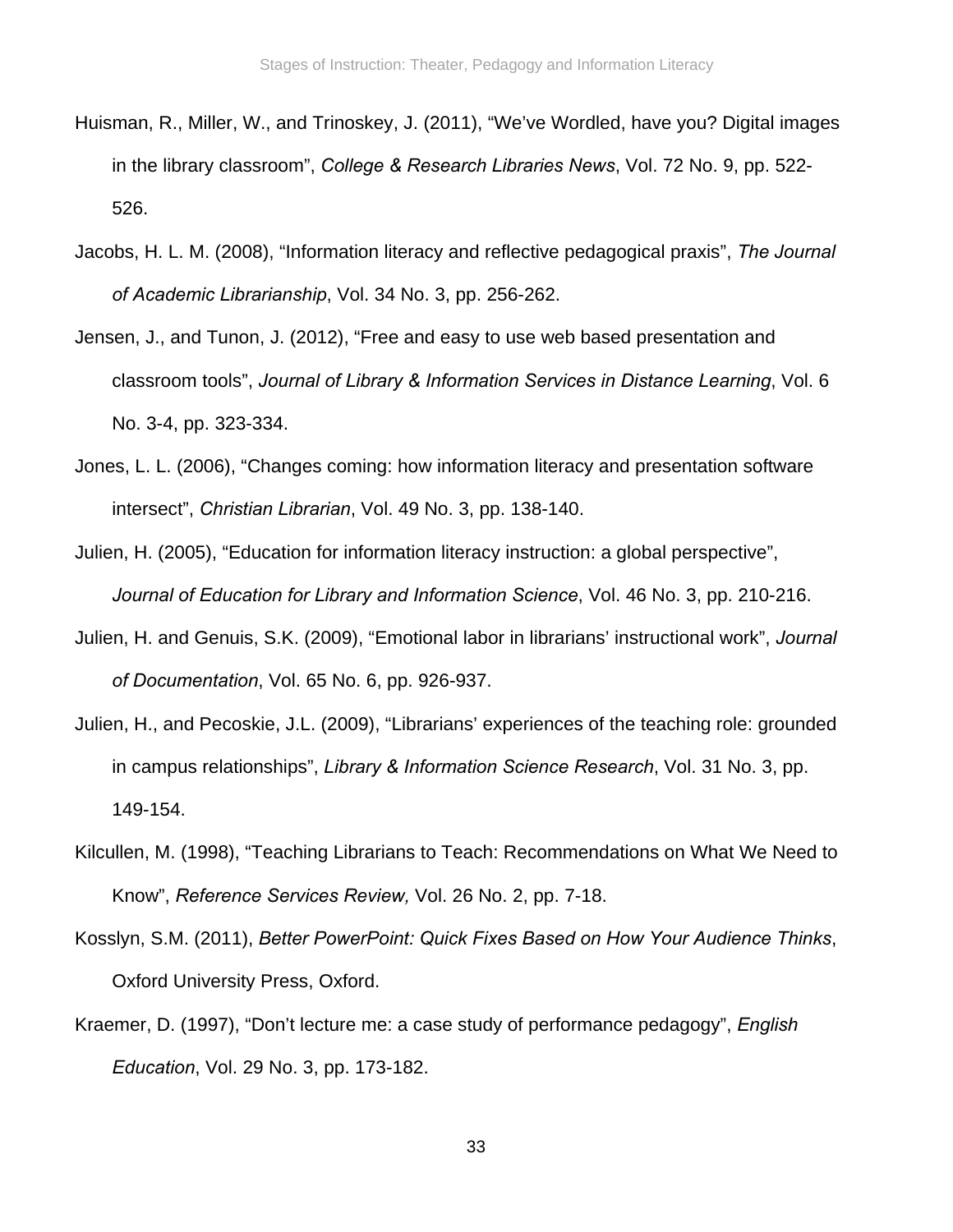- Lowman, J. (1995), *Mastering the Techniques of Teaching* (2nd ed.), Jossey-Bass, San Francisco.
- Lutzker, P. (2007), *The Art of Foreign Language Teaching: Improvisation and Drama in Teacher Development and Language Learning*, Francke Verlag, Tübingen, Germany.
- MacAdam, B. (1985), "Humor in the classroom: implications for the bibliographic instruction librarian", *College and Research Libraries*, Vol. 46 No. 4, pp. 327-33.
- Martin, R. A. (2007), *The Psychology of Humor: An Integrative Approach*, Elsevier Academic Press, Burlington, MA.
- Martin, S., and Darnley, L. (2004), *The Teaching Voice* (2nd ed.), Whurr, London, United Kingdom.
- Maslach, C. (2003), *Burnout: The Cost of Caring*, Maylor Books, Cambridge, MA.
- Matteson, M.L. and Miller, S.S. (2012), "Emotional labor in librarianship: a research agenda", *Library & Information Science Research*, Vol. 34 No. 3, pp. 176-183.
- McKillop, A., and Ramage, R. (2005), "Time after time: getting some zip back into your info lit", paper presented at LIANZA Conference, 13 September 2005, Christchurch, New Zealand, available at:

http://www.lianza.org.nz/sites/lianza.org.nz/files/lianza\_conf\_2005\_mckillop.pdf

(accessed 24 November 2013).

- Mills, M. K. (2010), "Using the jazz metaphor to enhance student learning and skill development in the marketing research course", *Journal of Marketing Education*, Vol. 32 No. 3, pp. 300-313.
- O'Neill, C. (1995), *Drama Worlds: A Framework for Process Drama*, Heinemann, Portsmouth, NH.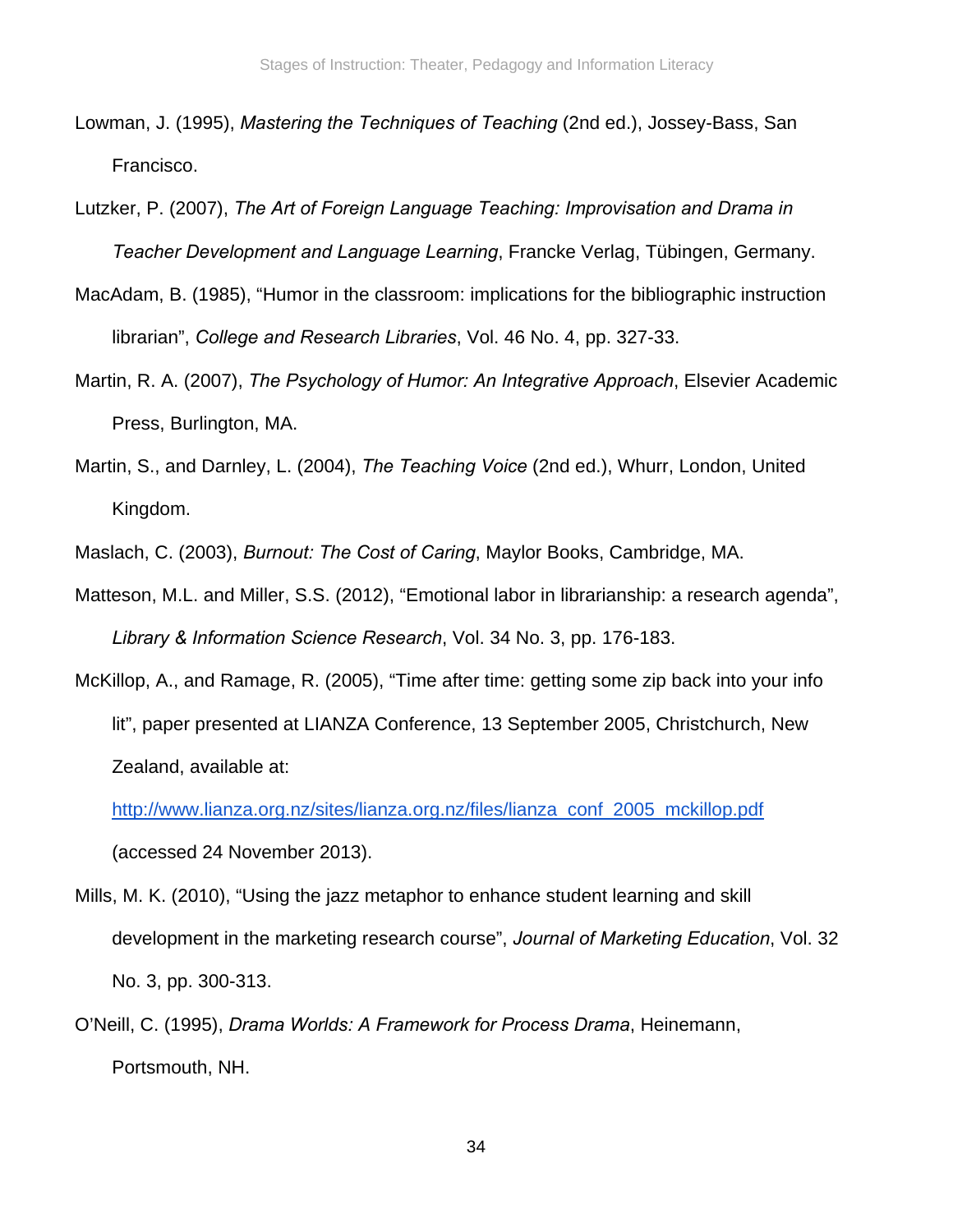Özmen, K. S. (2011), "Acting and teacher education: the BEING model for identity development" *Turkish Online Journal of Qualitative Inquiry*, Vol. 2 No. 2, pp. 36-49.

- Pineau, E. L. (1994), "Teaching is performance: reconceptualizing a problematic metaphor", *American Educational Research Journal*, Vol. 31 No. 1, pp. 3-25.
- Polkinghorne, S. (2012), "Caught in the act: an autoethnographic analysis of the performance of information literacy instruction", paper presented at Information in a Local and Global Context: The Canadian Association for Information Science Conference, 31 May-2 June 2012, Waterloo, Ontario, available at: http://www.caisacsi.ca/proceedings/2012/caisacsi2012\_111\_polkinghorne.pdf (accessed 20 September 2013).
- Prendergast, M. (2008), "Teacher as performer: unpacking a metaphor in performance theory and critical performative pedagogy", *International Journal of Education and the Arts*, Vol. 9 No. 2, pp. 1-19.
- Quinn, B. (2005), "A dramaturgical perspective on academic libraries", *portal: Libraries and the Academy*, Vol. 5 No. 3, pp. 329-352.
- Reilich, E., and Hlavsa, D. (2006). "Training teachers as actors: applying the methods of Stanislavski, Johnstone and Boal to the secondary methods classroom", paper presented at The American Educational Research Association, 7-11 April 2006, San Francisco, CA, available at:

http://www.davidhlavsa.com/uploads/files/Training%20Teachers%20as%20Actors.pdf (accessed 20 September 2013).

*The Results-Driven Manager: Presentations that Persuade and Motivate* (2004), Harvard Business School Press, Boston, MA.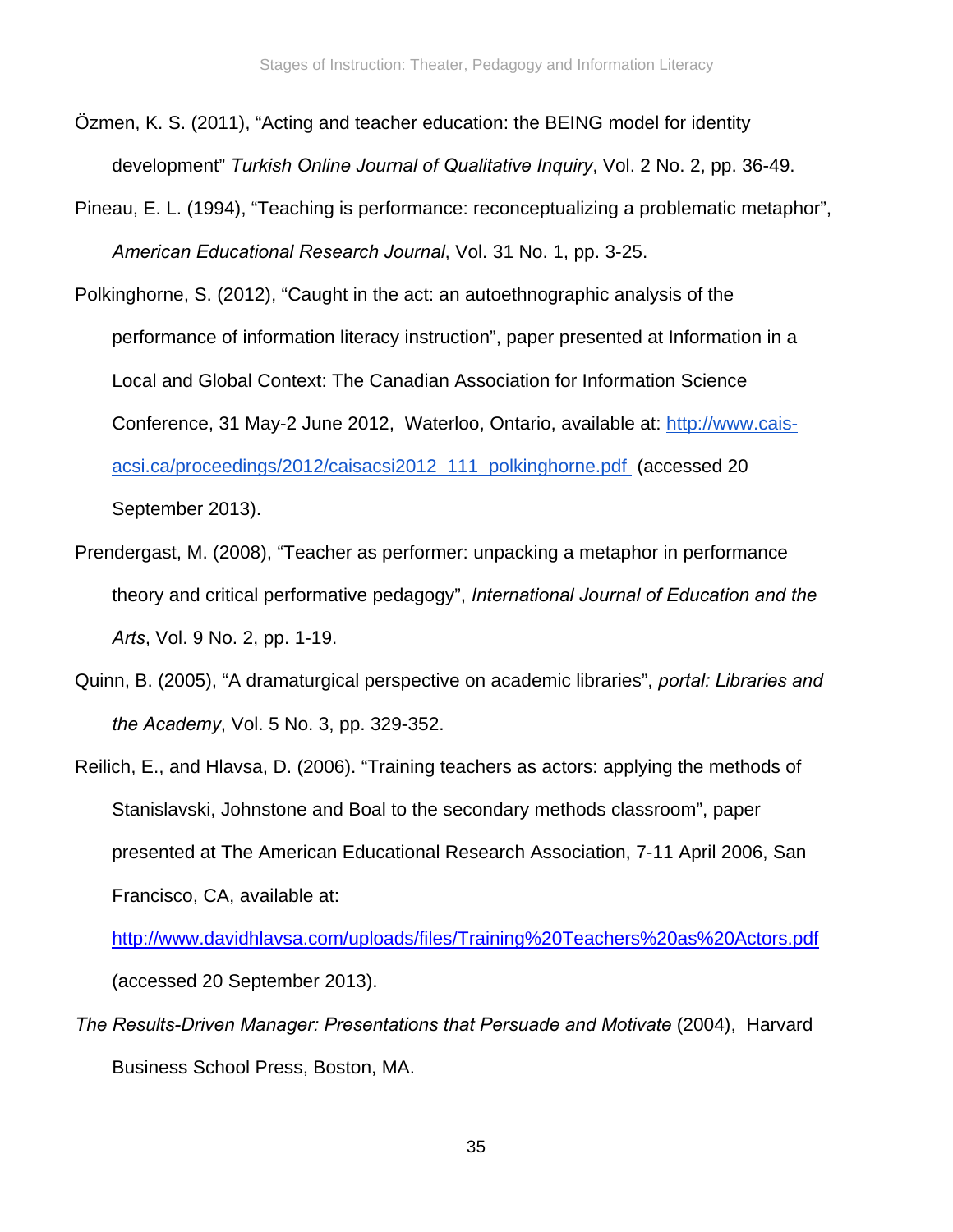Reynolds, G. (2010), *Presentation Zen Design*, New Riders, Berkeley, CA.

Rubin, L. J. (1985), *Artistry in Teaching*, Random House, New York, NY.

- Russell, C. (2011), "One role, with 10,000 variations", *The New York Times,* 30 October, p. BU12.
- Russell, L. and Munter, M. (2011), *Guide to Presentations*, 3rd ed., Prentice Hall, Boston.
- Sandoval, P., and Mino, J. (2013), "The play's the thing: embodying moments of integration live, on stage", *Learning Communities Research and Practice*, Vol. 1 No. 2, pp. 1-21.
- Sarason, S. B. (1999), *Teaching as a performing art*, Teachers College Press, New York, NY.
- Sarkodie-Mensah, K. (1998), "Using humor for effective library instruction sessions", *Catholic Library World*, Vol. 68 No. 4, pp. 25-29.
- Sawyer, R.K. (2004), "Creative teaching: collaborative discussion as disciplined improvisation", *Educational Researcher*, Vol. 33 No. 2, pp. 12-20.
- Schreiber, T. (2005), *Acting: Advanced Techniques for the Actor, Director, and Teacher*, Allworth Press, New York, NY.
- Schutzman, M. (2002), "Guru clown, or pedagogy of the carnivalesque", *Theatre Topics*, Vol. 12 No. 1, pp. 63-84.
- Sedniev, A. (2012), *Magic of Public Speaking: A Complete System to Become a World-Class Speaker*, s.n., United States.
- Sheesley, D. F. (2001), "Burnout and the academic teaching librarian: an examination of the problem and suggested solutions", *The Journal of Academic Librarianship*, Vol. 27 No. 6, pp. 447-451.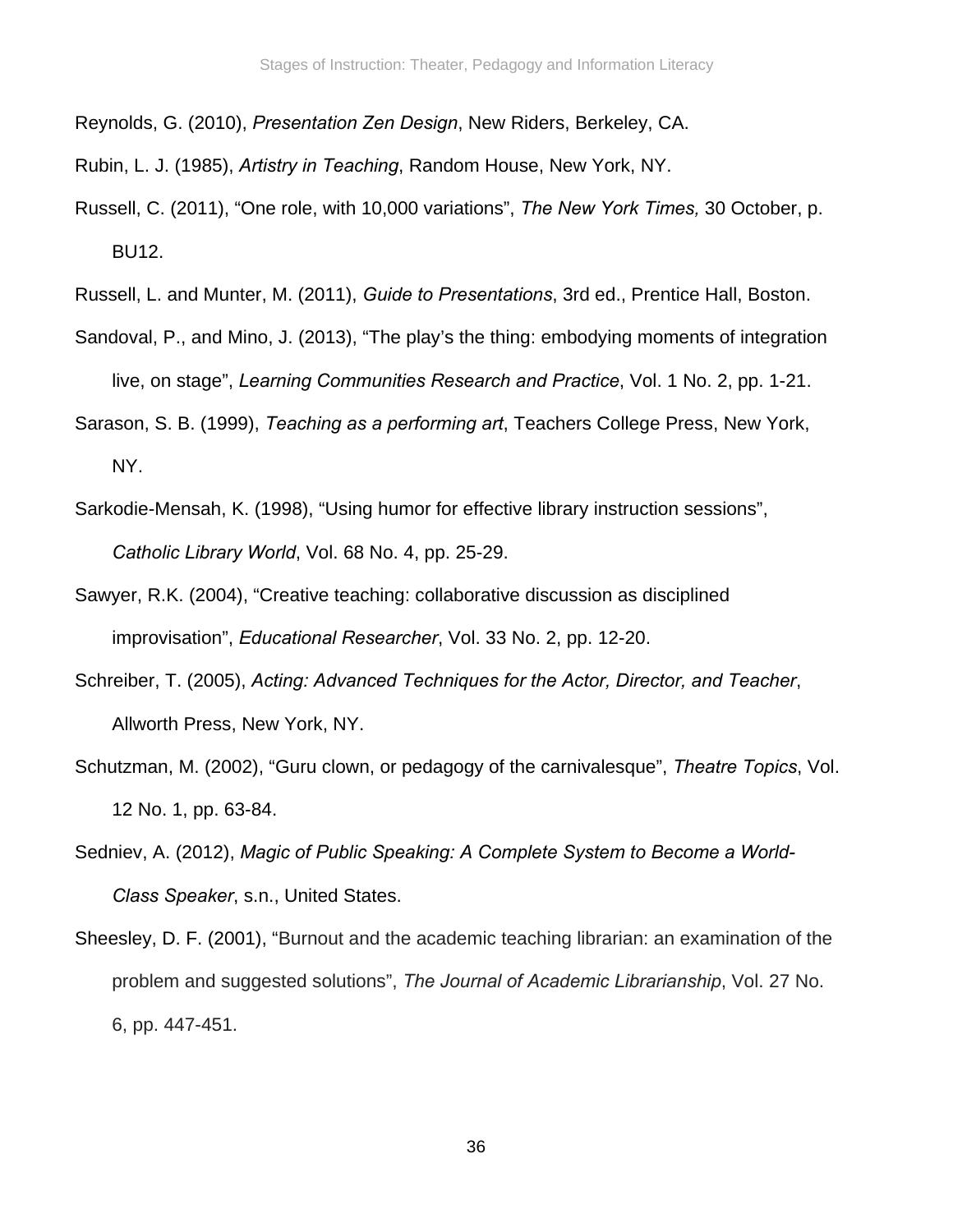- Shonrock, D., and Mulder, C. (1993), "Instruction librarians: acquiring the proficiencies critical to their work", *College and Research Libraries*, Vol. 54 No. 2, pp. 137-49.
- Shrout, K. E. (2009), "Let me entertain you: the exciting perks and perils of teaching American religion as a vaudeville (or burlesque?) performer", *Teaching Theology & Religion*, Vol. 12 No. 4, pp. 371-378.
- Simon, E. (2009), *The Art of Clowning*, Palgrave Macmillan, New York., NY.
- Smith, R.A. (1979), "Is teaching really a performing art?", *Contemporary Education*, Vol. 51 No. 1, pp. 31-35.
- Sprague, J. (1992), "Expanding the research agenda for instructional communication: raising some unasked questions", *Communication Education*, Vol. 41 No. 1, pp. 1-25.
- Sproles, C., Johnson, A. M., and Farison, L. (2008), "What the teachers are teaching: how MLIS programs are preparing academic librarians for instructional roles", *Journal of Education for Library and Information Science*, Vol. 49 No. 3, pp. 195-209.
- Stern, D. A. (1980), "Teaching and acting: a vocal analogy", *Communication Education*, Vol. 29 No. 3, pp. 259-263.
- Swanson, T.A. (2004), "A radical step: Implementing a critical information literacy model", *portal: Libraries and the Academy* Vol. 4 No. 2, pp. 259-273.
- Tauber, R. T., and Mester, C. S. (2007), *Acting Lessons for Teachers: Using Performance Skills in the Classroom*, Praeger, Westport, CT.
- Tauber, R. T., Mester, C. S., and Buckwald, S. C. (1993), "The teacher as actor: entertaining to educate", *NASSP Bulletin*, Vol. 77, No. 551, pp. 20-28.
- Taylor, S. S., (2009), "Effects of studio space on teaching and learning: preliminary findings from two case studies", *Innovative Higher Education*, Vol. 33 No. 4, pp. 217-228.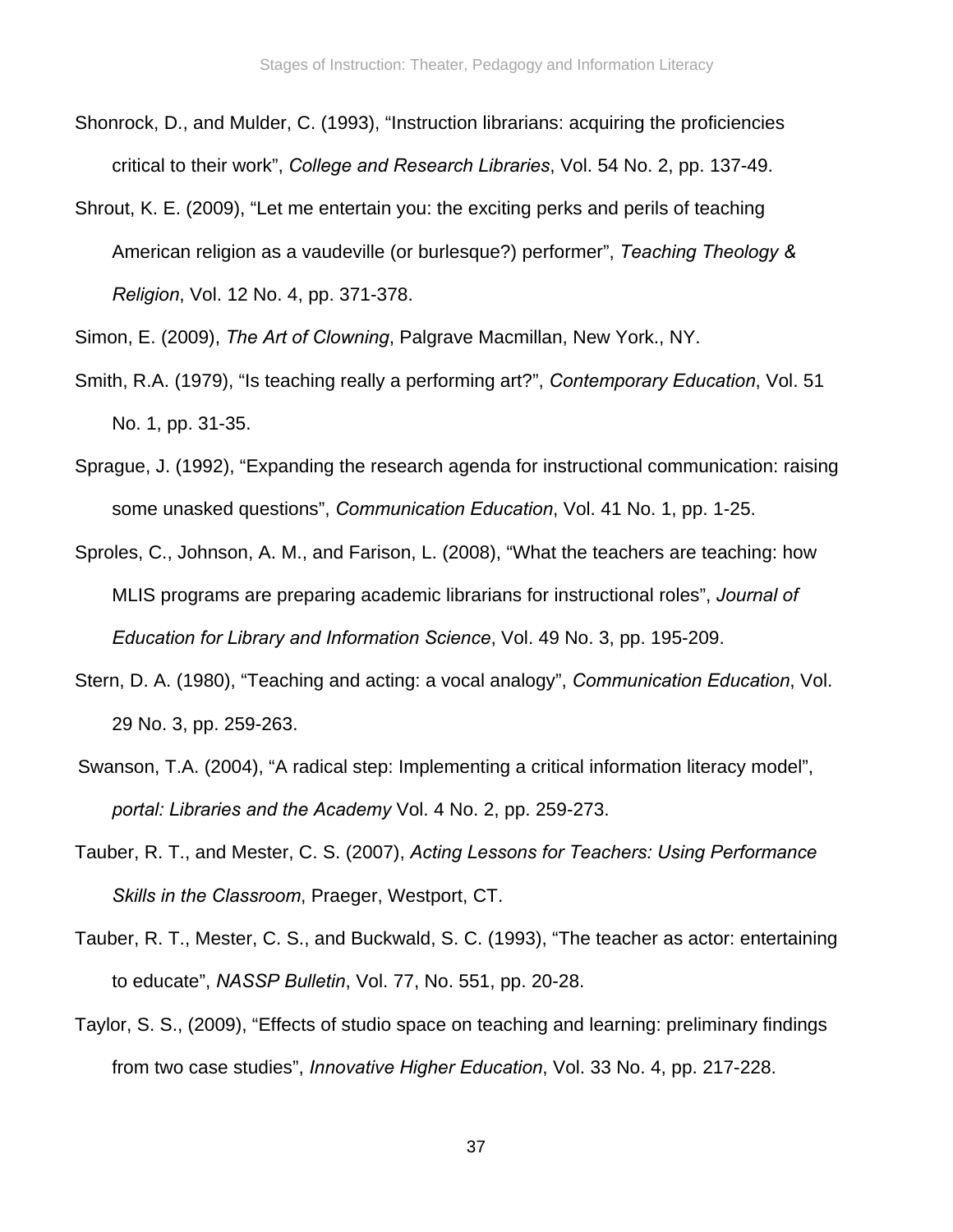- Thomas, L., and Beauchamp, C. (2011), "Understanding new teachers' professional identities through metaphor", *Teaching and Teacher Education*, Vol. 27 No. 4, pp. 762- 769.
- Thomas, L. C. (2012), "Think visual", *Journal of Web Librarianship*, Vol. 6 No. 4, pp. 321- 324.
- Timpson, W. M., and Tobin, D. N. (1982), *Teaching as Performing : a Guide to Energizing Your Public Presentation*, Prentice-Hall, Englewood Cliffs, NJ.
- Trefts, K., and Blakeslee, S. (2000), "Did you hear the one about the Boolean operators? Incorporating comedy into library instruction", *Reference Services Review*, Vol. 28 No. 4, pp. 369-378.
- Tubesing, N.L., and Tubesing, D.A. (1982), "The treatment of choice: selecting stress skills to suit the individual and the situation", in Paine, W. S. (Ed.), *Job Stress and Burnout: Research, Theory, and Intervention Perspectives*, Sage Publications, Beverly Hills, CA, pp. 155-171.
- Vossler, J. and Sheidlower, S. (2011), *Humor and Information Literacy: Practical Techniques for Library Instruction*, Libraries Unlimited, Santa Barbara, CA.
- Waack, W. L. (1983), "Teaching and acting: the conconant arts", *Teacher Education Quarterly*, Vol. 10 No. 2, pp. 72-87.
- Walker, B. E. (2006), "Using humor in library instruction", *Reference Services Review*, Vol. 34 No.1, pp. 117-128.
- Wanzer, M. B., Frymier, A. B., Wojtaszczyk, A. M., and Smith, T. (2006), "Appropriate and inappropriate uses of humor by teachers", *Communication Education*, Vol. 55 No. 2, pp. 178-196.